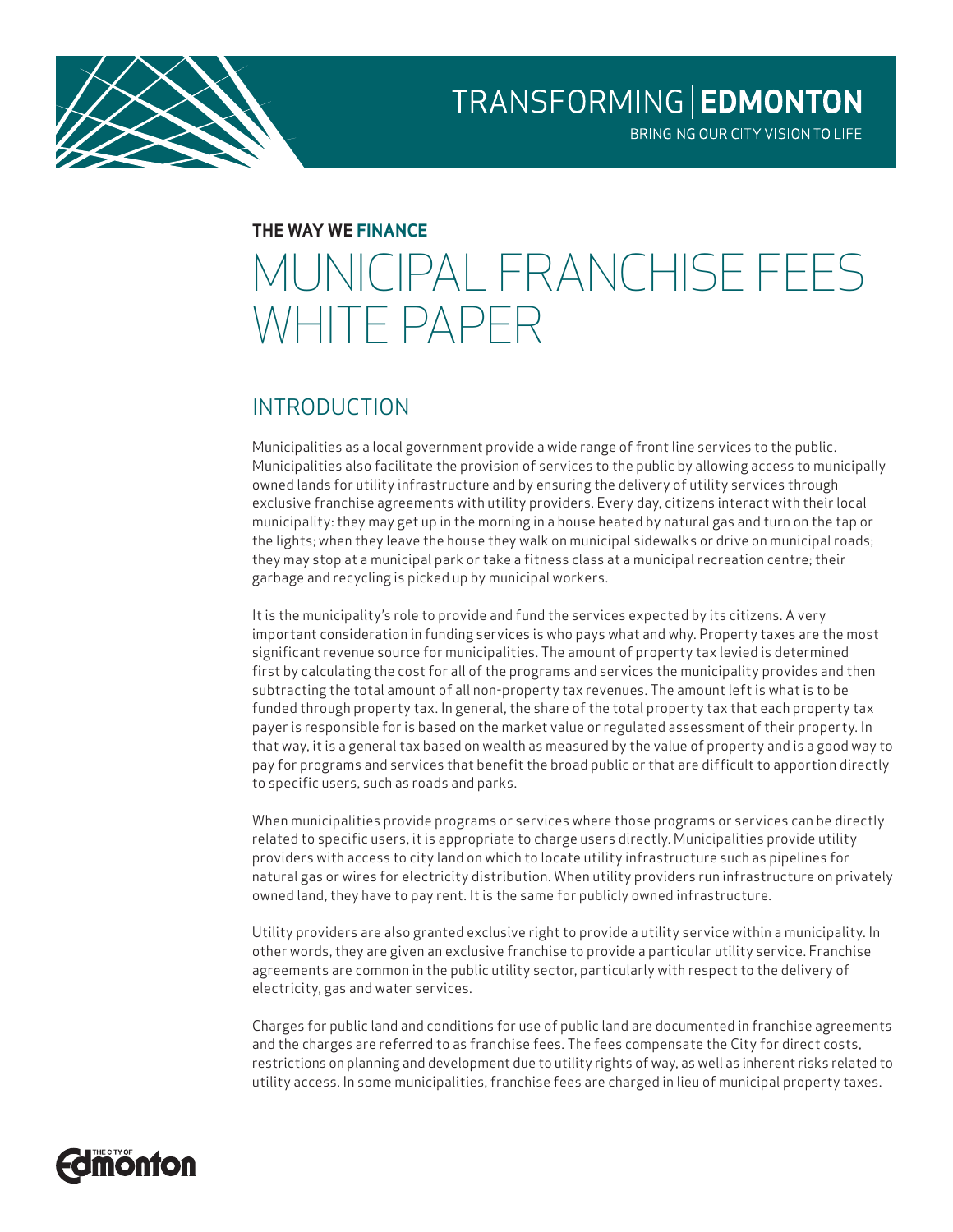Utility providers then charge these costs to their customers – the people, businesses, agencies and others who use electricity, gas, or water. The franchise fees are included in the costs apportioned to all utility customers. This is different than property taxes, where not all of the beneficiaries of municipal services pay property taxes. In the City of Edmonton, there are currently over 3,000 non-City owned properties, such as schools, hospitals, churches and other specific not-for-profits, with property valued at approximately \$10 billion exempted from paying property taxes. In the absence of franchise agreements and the fees charged to utility providers by the City for the use of its property, the revenue forgone would need to be made up by increasing property taxes. This would mean that not all utility customers that benefit from utility providers ability to access public lands would pay a cost associated with that benefit. It also would mean that the basis for paying would be totally different. For example, the value associated with the use of public lands through the franchise fees agreement for electricity is ultimately charged to each customer based on the amount of electricity consumed. If that revenue requirement was charged to the tax base instead, it would be based on the assessed value of property with different tax rates for residential, other residential and non-residential property. So not everyone that currently pays under a franchise agreement would continue to pay if the revenue came from taxation and the basis on which the revenue is generated would be significantly different.

Franchise fees and the basis for calculating them differ for municipalities across Alberta. The *Municipal Government Act*, which is the legislation that enables municipalities to charge franchise fees, allows a municipality to charge what it believes is fair for the local situation. In the City of Edmonton, this is accomplished in a very transparent manner. The amount of revenue to be generated through franchise fees is part of the budget that City Council deliberates in public every year. The franchise fees, sometimes referred to as local access fees, are also shown separately on utility bills.

The annual revenues generated represent about 5.3% of the City's 2013 annual consolidated operating revenues or approximately \$127 million. This percentage has remained relatively constant over the last five years, ranging between 5.3 and 5.7%.



|  | <b>OPERATIONS - SOURCE OF REVENUE</b> |
|--|---------------------------------------|
|--|---------------------------------------|

*(millions of \$)*

| Revenue |                                                     | Ś       | ℅    |
|---------|-----------------------------------------------------|---------|------|
|         | <b>A</b> Taxation                                   | 1,115.9 | 46.0 |
| B.      | User fees and sale of<br>goods and services         | 632.4   | 26.1 |
|         | $\blacksquare$ C Subsidiary operations<br>- FPCOR   | 175.5   | 7.3  |
| D.      | <b>Franchise fees</b>                               | 127.3   | 5.3  |
|         | <b>E</b> Government transfers<br>- operating        | 119.4   | 4.9  |
| . F .   | Investment earnings                                 | 104.3   | 4.3  |
|         | <b>G</b> Fines and penalties                        | 78.5    | 3.2  |
|         | <b>H</b> Licenses and permits                       | 68.7    | 2.8  |
| L       | Developer and customer<br>contributions - operating | 2.4     | 0.1  |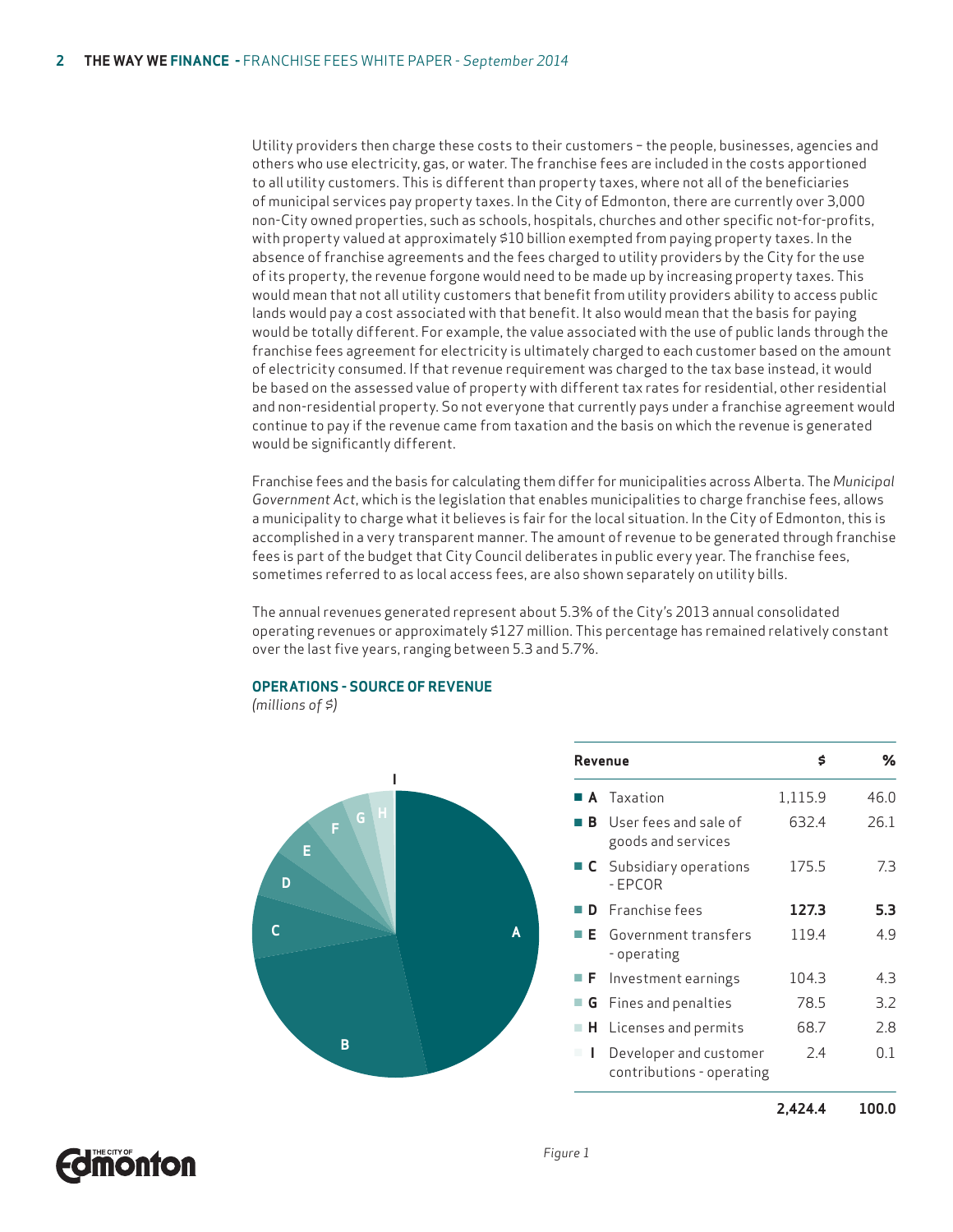# CITY OF EDMONTON FRANCHISE FEES

#### **NATURAL GAS FRANCHISE FEE – ATCO GAS AND PIPELINES LTD.**

The City first entered into a franchise agreement on November 16, 1915 with The Northern Alberta Natural Gas Development Company, Limited, based on a decisive vote of citizens at the time, for the delivery of natural gas to the citizens of Edmonton. The franchise agreement has been updated many times over the years, with the respective natural gas providers. The essence of the current franchise agreement with ATCO Gas and Pipelines Ltd. is the granting of exclusive rights to ATCO Gas and Pipelines Ltd. within the City of Edmonton to construct, operate, and maintain the gas distribution system together with the right to use and occupy portions of City Lands which have been designated for such use. Under the current agreement, the franchise fees are not reduced by property taxes, which are levied separately.

The franchise agreement was amended in July of 2010 and is valid for a period of 20 years, which is the maximum allowed for under the *Municipal Government Act*. The amended agreement required approval by the Alberta Utilities Commission, pursuant to section 45 of the *Municipal Government Act*, which was granted on June 8, 2010. Edmonton City Council approved the amended franchise agreement, through Bylaw 15372, on July 21, 2010.

The methodology agreed to for the calculation of the franchise fee is based upon a percentage of the delivery revenue generated by providing natural gas services. This calculation excludes the cost of the commodity, thus providing for less volatility related to the franchise fee revenue and more certainty for the customer. The franchise fee rate as approved by City Council is currently 32.9%. The agreement allows for a franchise fee of up to 35.0%, with any rate increase beyond that level requiring the approval of the Alberta Utilities Commission. The maximum 35.0% rate is consistent with a template developed collaboratively by the gas utility companies and the Alberta Urban Municipalities Association in 2003. It is intended to provide flexibility for communities to adjust franchise fees within a range, without undertaking a full Alberta Utilities Commission franchise application and administrative process. The template was developed following guidelines set out in a decision of the Alberta Energy Utilities Board (the predecessor to the Alberta Utilities Commission), including the threshold rate of 35.0%.

In looking at the last ten years, the rate was 32% for the period from 2004 to 2009, dropped to 28.5% in 2010 with the change to the latest agreement which provides for municipal taxes independent of the franchise fee, and the current percentage of 32.9% has been in place since 2011.

The City projects receiving \$56.5 million in revenues related to the natural gas franchise fee for 2014. The table below provides a 10 year history and a 3 year projection of the revenues from the natural gas franchise fee.

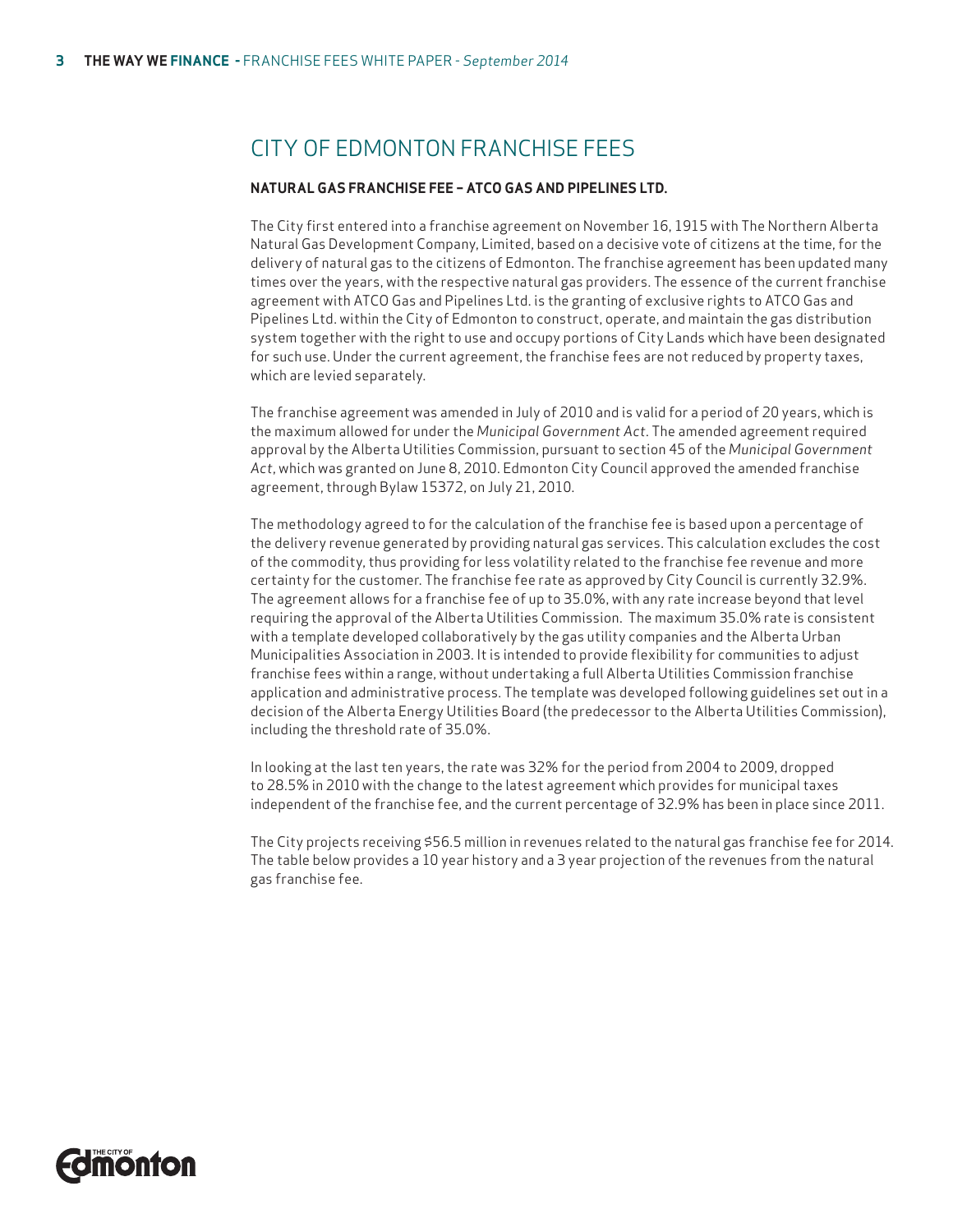

#### **10 YEAR HISTORY AND A 3 YEAR PROJECTION FOR NATURAL GAS FRANCHISE FEES** *(millions of \$)*

#### **ELECTRIC POWER DISTRIBUTION FRANCHISE FEE – EPCOR DISTRIBUTION INC.**

With the incorporation of the municipal power operations effective January 1, 1996, the City of Edmonton and EPCOR Distribution Inc. (now EPCOR Distribution & Transmission Inc.) entered into a franchise agreement related to the distribution of electricity. Prior to that time, the utility was owned and operated by the City and was charged an annual franchise fee calculated at 9.0% of qualifying revenues.

Amended on January 1, 2004, with a term of 20 years, the current franchise agreement grants EPCOR Distribution & Transmission Inc. the exclusive right and license to use the City of Edmonton's rights of way to construct, install, maintain, operate, repair, replace, extend and remove electric power distribution assets necessary to provide electric power utility services and the exclusive right to distribute electric power within the City of Edmonton. In exchange for these rights, EPCOR Distribution & Transmission Inc. pays a franchise fee to the City. Electric power distribution franchise fees are not considered to be in lieu of property taxes, which are levied separately.

The basis for calculation set out in the City's franchise agreement is unique in the province and is intended to provide sustainable, predictable revenue with minimal risk of volatility to the City. The calculation applies inflation and growth factors to the prior year franchise fee revenue (prior year revenue times inflation factor times growth factor equals budgeted power franchise fee). Inflation is defined by the year over year change in the August Statistics Canada Consumer Price Index for Edmonton. The growth factor provided for in the agreement is 1.5%. However, the City of Edmonton maintains the option of setting a different electric power distribution franchise fee revenue requirement with notification to EPCOR Distribution & Transmission Inc. by October 1st for the subsequent year. For instance, this was done in 2009 to adjust for the difference in the estimated inflation and growth factors built into the agreement in comparison to the actual experience. Just for context, population statistics available for the period of 2005 to 2012 show population growth for Edmonton totaling 14.7% or average annual growth of 2.1%.

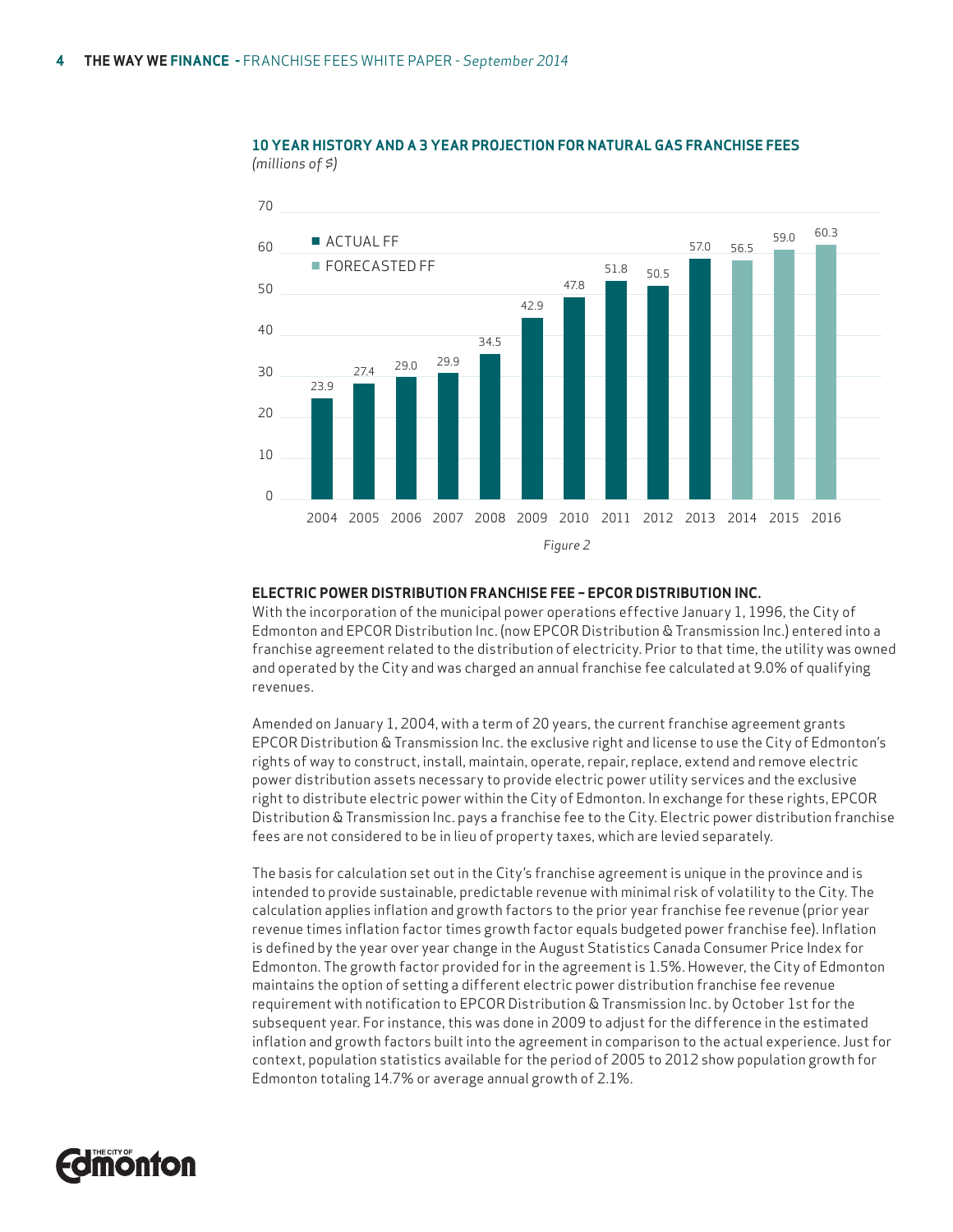The revenue amount is converted into a rate per kilowatt hour based upon an estimate of total kilowatt hours for the year. Any differences between the actual franchise fee amounts estimated and what is collected is made up through an adjustment to the subsequent year's rate.

The City projects receiving \$54.9 million in revenues related to the electric power distribution franchise fee for 2014. The table below provides a 10 year history and a 3 year projection of the electric power distribution franchise fee.

#### **10 YEAR HISTORY AND A 3 YEAR PROJECTION FOR ELECTRIC POWER DISTRIBUTION FRANCHISE FEES** *(millions of \$)*



#### **WATER FRANCHISE FEE – EPCOR WATER SERVICES INC.**

The City and EPCOR Water Services Inc. have had a franchise agreement related to the provision of water services within the City of Edmonton since January 1, 1999. Prior to that time, the utility was owned and operated by the City and was charged an annual franchise fee calculated at 8.0% of qualifying revenues. The agreement in 1999 included a franchise fee of 7.6% of eligible revenues based upon achieving a revenue target at the time. Effective April 1, 2010, the rate was amended to 8.0%, consistent with rates utilized for the drainage and wastewater utilities.

The nature of the franchise agreement with EPCOR Water Services Inc. relates to the granting of exclusive rights within the municipality to construct, install, maintain, operate, repair, replace, extend and remove water related assets for the purpose of providing water services within the City along with the exclusive right to use and occupy portions of City lands which have been designated for such use. The agreement also provides EPCOR Water Services Inc. with the exclusive rights to distribute water to customers in the City of Edmonton. In exchange for these rights, EPCOR Water Services Inc. pays the City a franchise fee.

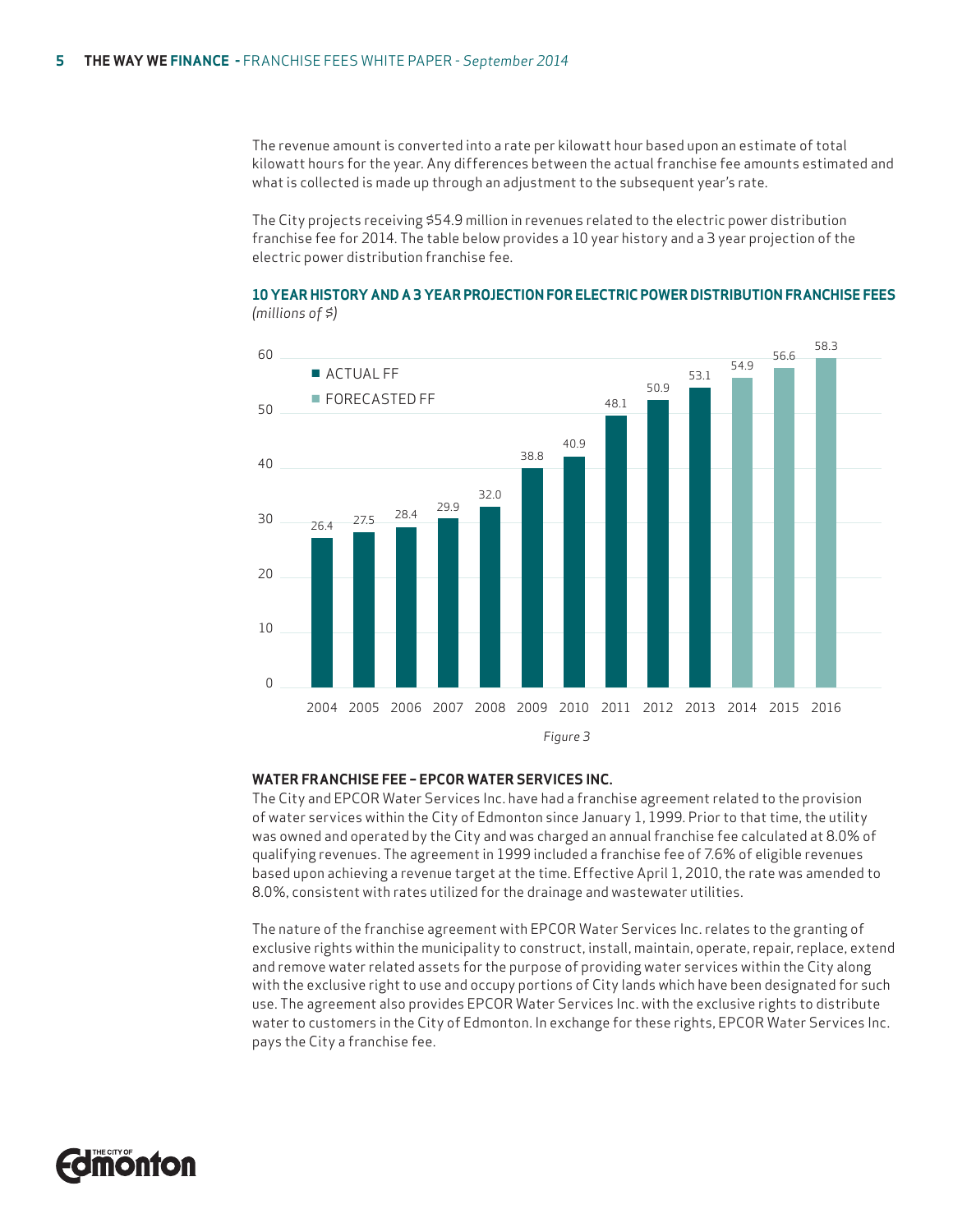The water franchise fee is calculated at 8.0% of all gross revenues related to EPCOR Water Services Inc. water business within the City of Edmonton. The actual franchise fee payable to the City is reduced by the municipal portion of property taxes payable by EPCOR Water Services Inc. for water related assets. In 2013, the municipal taxes offset against the franchise fee amounted to approximately \$150,000 as most water assets are not subject to property taxes.

The City projects receiving \$12.9 million in revenues related to the water services distribution franchise fee for 2014, net of municipal taxes. The table below provides a 10 year history and a 3 year projection of the net water franchise fee.

**10 YEAR HISTORY AND A 3 YEAR PROJECTION FOR WATER FRANCHISE FEES**



*(millions of \$)*

#### **WASTEWATER FRANCHISE FEE – EPCOR WATER SERVICES INC.**

On March 31, 2009, the City of Edmonton transferred the Gold Bar Wastewater Treatment Plant assets and operations to EPCOR Water Services Inc. Prior to that time, the Gold Bar Wastewater Treatment Plant and its operation were part of the Drainage Services utility owned and operated by the City, and were charged an annual franchise fee calculated at 8.0% of qualifying revenues. The City of Edmonton continues to own and operate the wastewater collection and transmission system as the City of Edmonton Drainage Services Utility.

In a manner consistent with water services, the City and EPCOR Water Services Inc. entered into a franchise agreement to grant exclusive rights to provide wastewater treatment services within the City. The wastewater franchise fee is calculated at 8.0% of all gross revenues related to EPCOR Water Services Inc. wastewater business within the City of Edmonton. The actual franchise fee payable to the City is reduced by the municipal portion of property taxes payable by EPCOR Water Services Inc. for wastewater related assets. In 2013 the municipal taxes offset against the franchise fee amounted to approximately \$359,000 as most wastewater assets are not subject to property taxes.

The City projects receiving \$5.2 million in revenues related to the wastewater treatment franchise fee for 2014, net of municipal taxes. The table below provides a five year history and a 3 year projection of the net wastewater franchise fee.

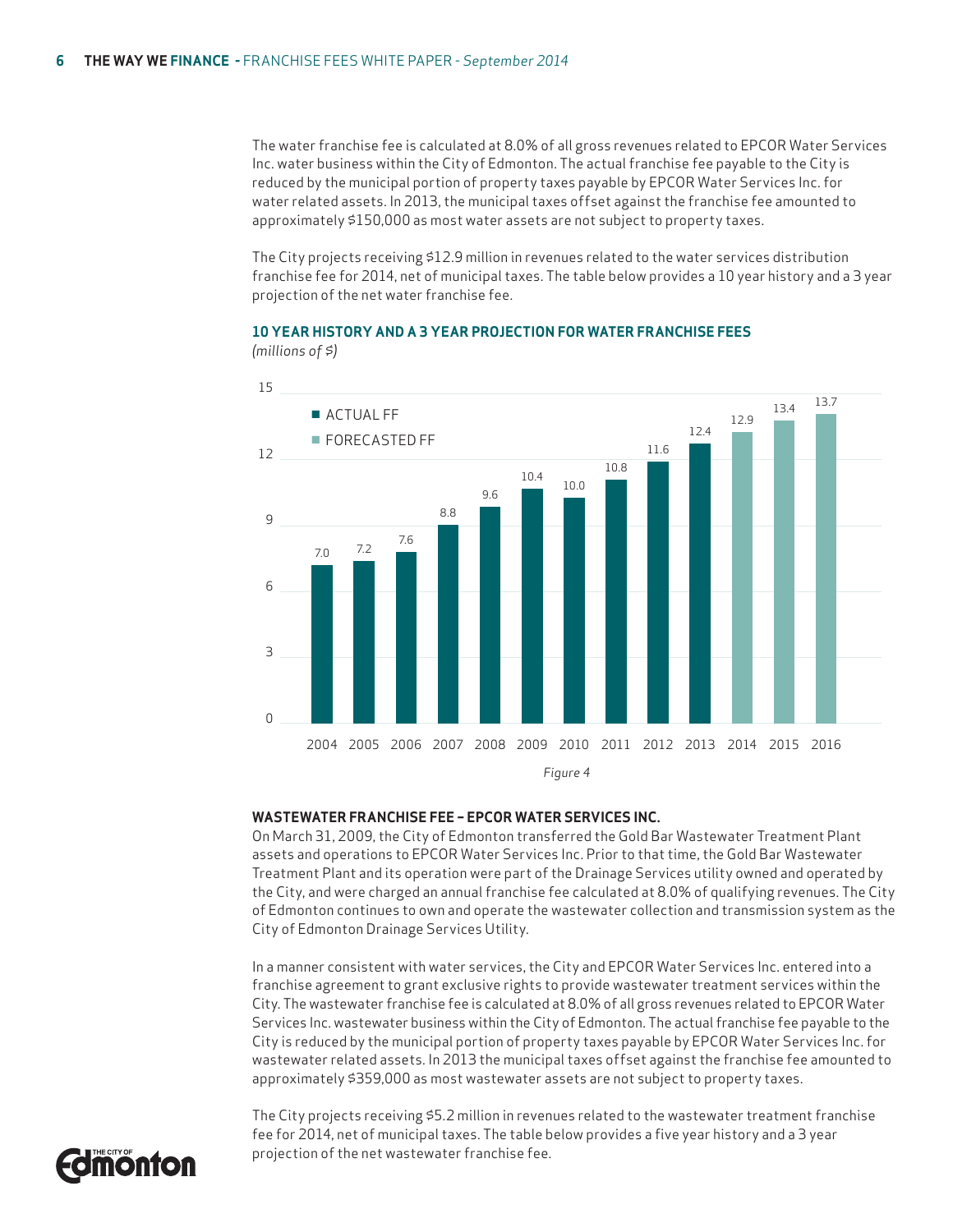

**5 YEAR HISTORY AND A 3 YEAR PROJECTION FOR WASTEWATER FRANCHISE FEES** *(millions of \$)*

#### **DRAINAGE LOCAL ACCESS FEE – CITY OF EDMONTON DRAINAGE SERVICES UTILITY**

City Policy C304C – *Drainage Services Utility Fiscal Policy – Sanitary & Land (Stormwater) Utilities*, subjects both utilities to a local access fee for the use of public rights of way and in lieu of property taxes with the fee to be determined by City Council. Currently, a franchise fee is only charged to the Sanitary Drainage Utility at 8.0% of qualifying revenue. The Drainage assets are not subject to municipal property taxes.

The City projects receiving \$8.4 million in revenues related to the local access fee for the Sanitary Drainage Utility for 2014. The following table provides a 10 year history and a 3 year projection of the local access fee. The history of revenues shown reflects a decrease in local access fee revenues from 2008 to 2009 as a result of the transfer of Gold Bar Wastewater Treatment assets to EPCOR Water Services Inc., effective March 31, 2009.

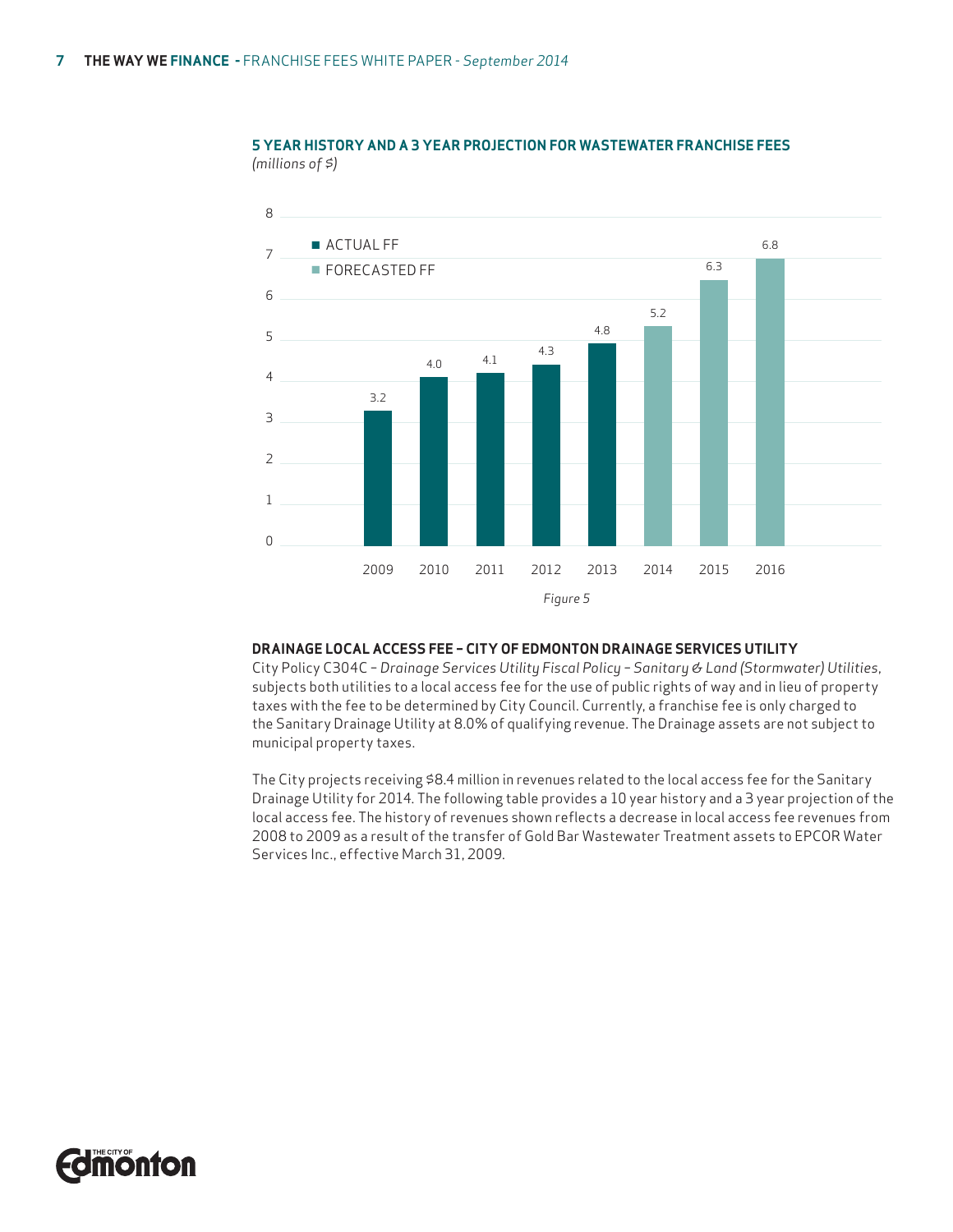

**10 YEAR HISTORY AND A 3 YEAR PROJECTION FOR DRAINAGE SERVICES LOCAL ACCESS FEES** *(millions of \$)*

#### **CITY OF EDMONTON WASTE MANAGEMENT UTILITY**

The City of Edmonton's waste management utility is governed in part by City Policy C558 – *Waste Management Utility Fiscal Policy*. Policy C558 exempts the waste management utility from a local access fee. The Utility does not have exclusive rights to the waste collection and disposal services in the City of Edmonton as there are many private sector waste collection companies operating in the City. It also does not have exclusive use of City rights of way for purposes of access, namely, the roadway network for its collection vehicles.

## METHODOLOGY CONSIDERATIONS

As stated in the introduction to this paper, franchise fees and the basis for calculating them differ for municipalities across Alberta. The *Municipal Government Act*, which is the legislation that enables municipalities to charge franchise fees, allows a municipality to charge what it believes is fair for the local situation.

For the electric power distribution franchise fees, the City of Edmonton utilizes a methodology whereby customers pay a fee equal to the franchise fee rate per kilowatt hour times their consumption in kilowatt hours. The rate is calculated based on attaining the same revenue as the prior year incremented for inflation and growth. Under this methodology, all customers pay a uniform rate with high energy consumers paying a larger proportion of the total franchise fees than small energy consumers. To the extent that users can influence volumes, this consumption basis of calculation supports energy efficiency and conservation efforts. The City of Edmonton is the only municipality in Alberta to use this methodology. Many municipalities utilize a combination of distribution and transmission charges to the customer or just the distribution charges, as the basis for assessing the franchise fee. The City of Calgary, for example, utilizes a "total bill" methodology that includes all costs related to electricity including the underlying price of the commodity.

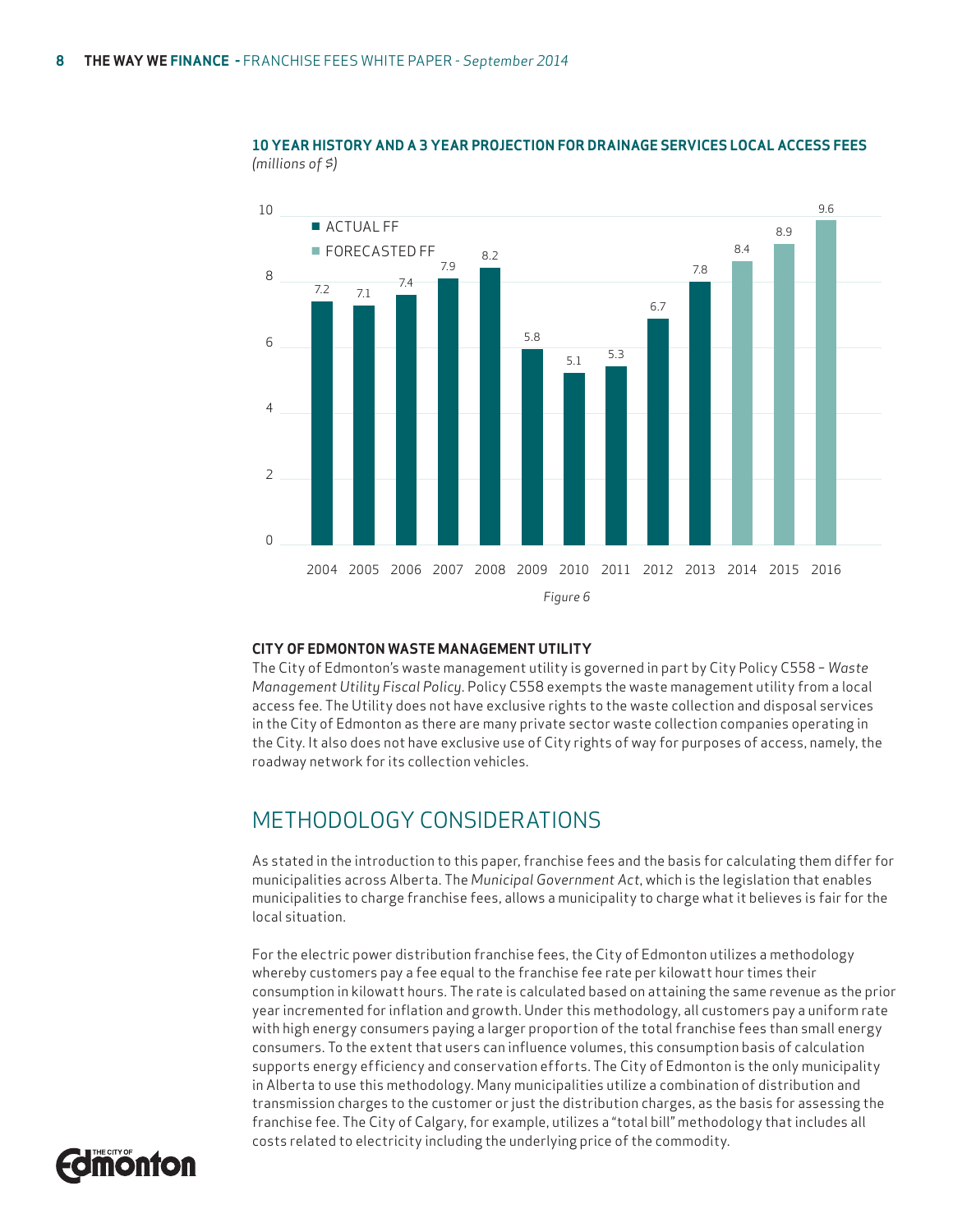For natural gas franchise fees a variety of methodologies are utilized to calculate the fee. The City of Edmonton calculates the franchise fee as a percentage of delivery revenue to provide natural gas services excluding the cost of the commodity. This approach is different than the methodology used for the calculation of electric power distribution franchise fees. The City believes that given the natural gas market, this methodology of calculating franchise fees provides for less volatility for both the ultimate natural gas customer and the City. Some municipalities, like the City of Calgary for example, also include the underlying price of the commodity in the gas franchise fee calculation. Given the fluctuations in the pricing of natural gas, this can cause greater volatility in the fees.

The City of Edmonton budgets franchise fees for each utility individually and City Council considers the total revenue from franchise fees when approving the annual budget. This approach allows Edmonton City Council to determine what it considers to be a fair amount to be charged to utility providers for the franchise rights provided, including the use of public land.

# LEGISLATED AUTHORITY

The authority to enter into franchise agreements is provided to municipalities through the *Municipal Government Act* of Alberta. Specifically, section 45 of the MGA gives the City the authority to grant rights to third parties to provide utility service within the municipality. Also, section 61 of the *Municipal Government Act* gives the City the authority to grant rights to third parties with respect to the City's property and to charge fees for the use by third parties of its property. Finally, under section 360 of the *Municipal Government Act*, municipalities have the authority to enter into a tax agreement with an operator of a public utility. The tax agreement may provide for an annual payment amount by the utility to the municipality, calculated as provided in the agreement, in place of property taxes otherwise payable under the *Municipal Government Act* and other fees and charges otherwise owing to the municipality, such as the franchise fee. The City has not entered into such tax agreements.

The City has the discretion to determine the methodology for the setting of the franchise fee and the franchise fee amount in its franchise agreements. However, pursuant to section 45(3) of the *Municipal Government Act*, unless the franchise agreement is between the City and a subsidiary of the City (such as EPCOR), before the franchise agreement is made, amended or renewed, the agreement, amendment or renewal must be advertised and be approved by the Alberta Utilities Commission. There is not one common methodology for the setting of the franchise fee nor is there a common rate applied. The City currently has franchise fee agreements related to natural gas, electricity, water, wastewater, and drainage services that articulate the methodology for calculating the franchise fee.

The *Municipal Government Act* provides the City of Edmonton with the enabling legislation to enter into agreements to grant a right to provide a utility service. Specifically, the following sections of the Act state:

- S.45 (1) A council may, by agreement, grant a right, exclusive or otherwise, to a person to provide a utility service in all or part of the municipality, for not more than 20 years.
- S.45 (2) The agreement may grant a right, exclusive or otherwise, to use the municipality's property, including property under the direction, control and management of the municipality, for the construction, operation and management of a public utility in the municipality for not more than 20 years.

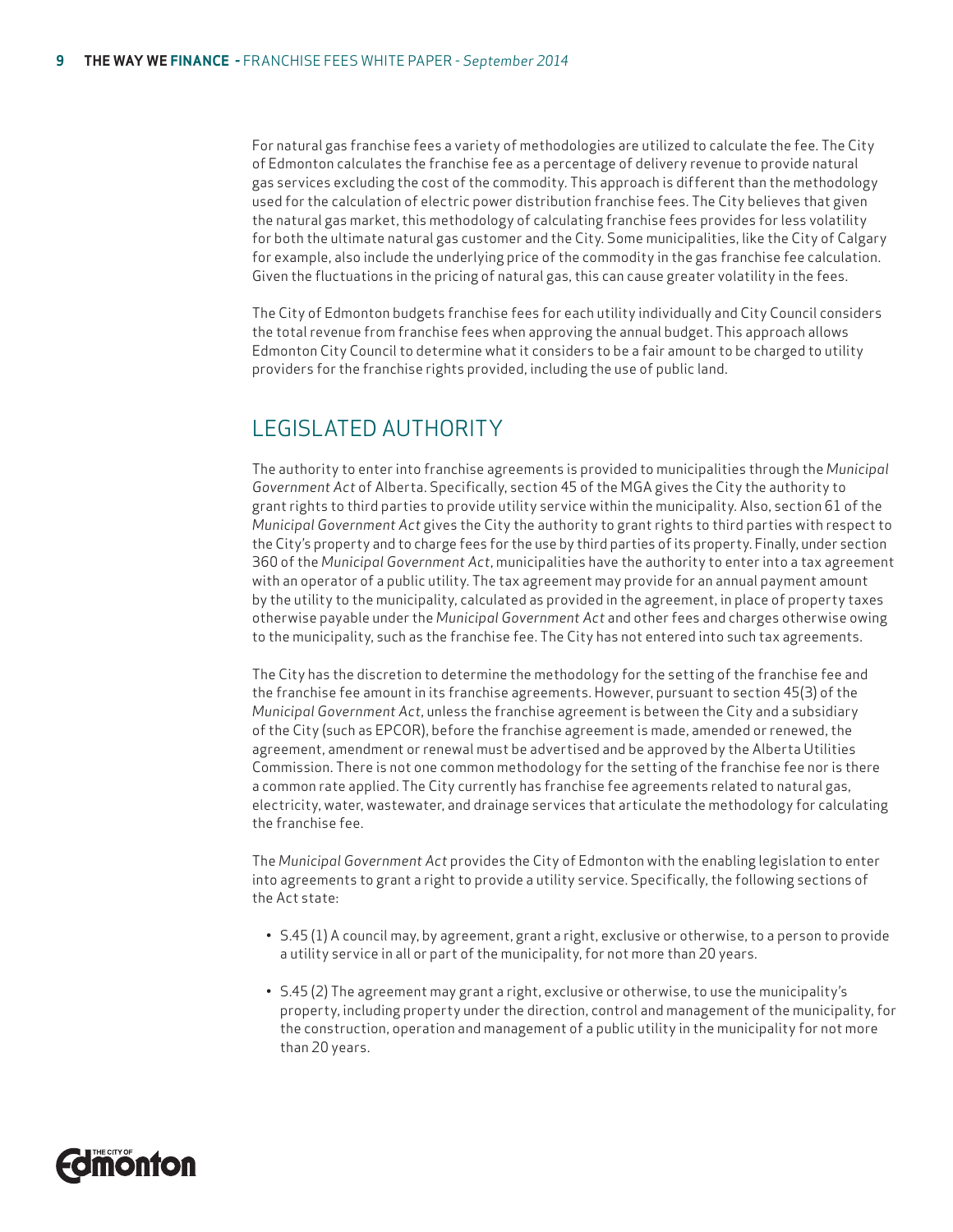• S. 45 (3) Before the agreement is made, amended or renewed, the agreement, amendment or renewal must

a) be advertised, and

b) be approved by the Alberta Utilities Commission.

- S.45 (5) Subsection (3) does not apply to an agreement to provide a utility service between a council and a subsidiary or the municipality within the meaning of section 1(3) of the Electric Utilities Act.
- S.61 (1) A municipality may grant rights, exclusive or otherwise, with respect to its property, including property under the direction, control and management of the municipality.
- S.61 (2) A municipality may charge fees, tolls and charges for the use of its property, including property under the direction, control and management of the municipality.

The *Municipal Government Act* also provides for a municipality to enter into a tax agreement with an operator of a public utility. Specifically the Act states:

• S.360 (1) A council may make a tax agreement with an operator of a public utility or of linear property who occupies the municipality's property, including property under the direction, control and management of the municipality.

The remainder of section 360 articulates the basis for which the fee related to the tax agreement is calculated.

For purposes of the franchise fees with ATCO Gas and Pipelines Ltd., EPCOR Distribution & Transmission Inc., and EPCOR Water Services Inc., the City has chosen to enter into franchise agreements based upon sections 45 and 61 of the MGA. The local access fee that is collected with respect to the drainage services utility is prescribed by the City's own *Utility Fiscal Policy* and determined by resolution of City Council.

# ALBERTA LEGISLATURE PRIVATE MEMBERS BILL 203

Notwithstanding the enabling legislation established by the Provincial Government, in recent years members of the legislative assembly have taken some interest in the franchise activities of municipalities in the province. This interest was elevated in 2010 when a private member's Bill 203 was introduced, with a purpose to establish a standardized formula or calculation method for determining municipal access and franchise fees based on the quantity of energy consumed. The stated impetus was to increase transparency and reduce volatility in the franchise fees citizens are charged. It is important to note that Bill 203 was targeted specifically to Section 360 of the MGA and the related calculation methodologies described within the Act.

Bill 203 was not anticipated to impact the City of Edmonton's franchise agreements as it essentially focused on those franchise fees relating to tax agreements. However, the City still made a submission, not in support of Bill 203, to the responsible Standing Committee. The essence of the City's submission was primarily based on the following:

• the need to respect municipal autonomy by allowing discretion to consider the franchise fee methodology with respect to its budget strategy, consumer mix and distribution system characteristics

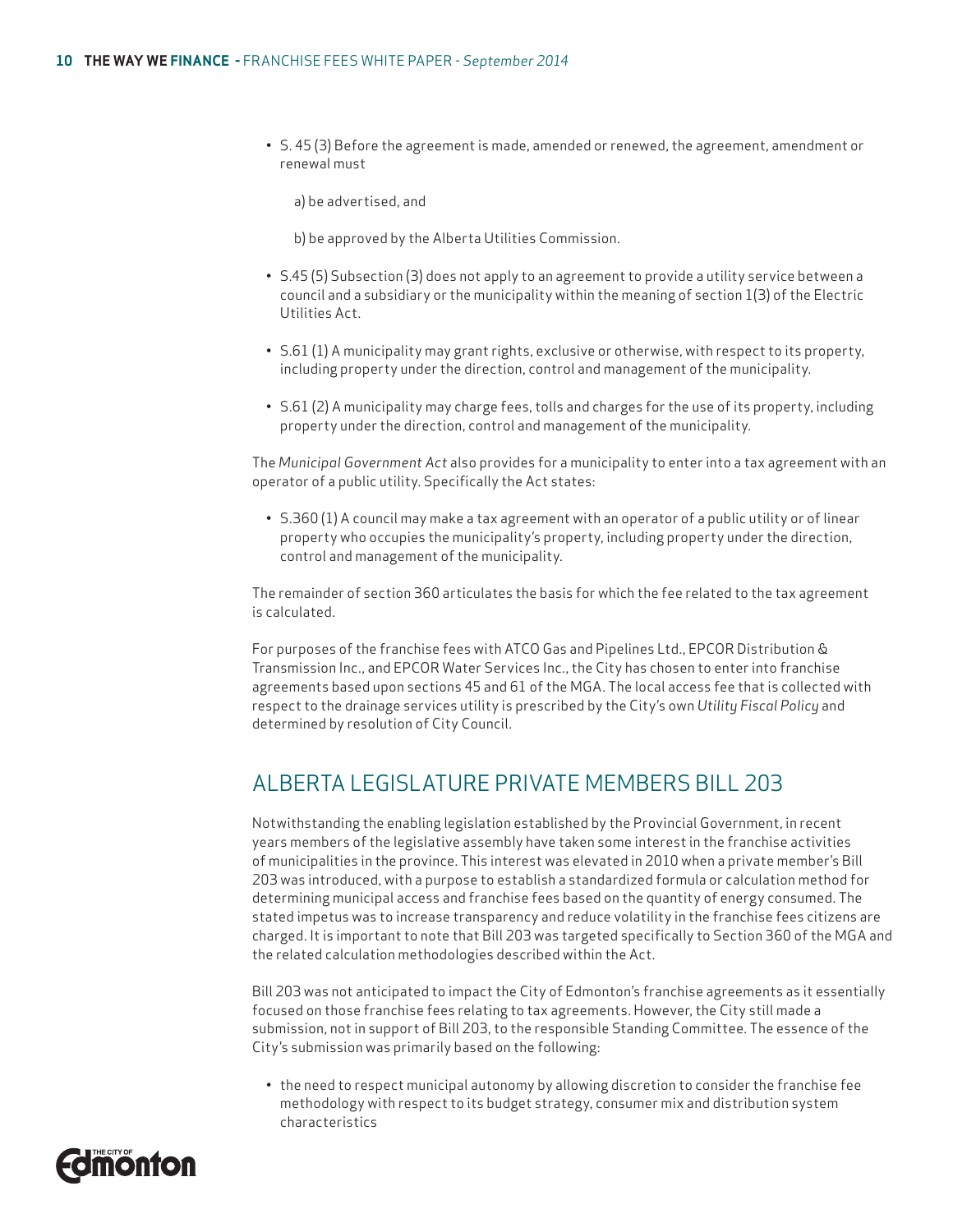- the need to mitigate significant impacts on an important revenue stream for municipalities
- the lack of consideration for potential impact on consumer classes due to the proposed methodology change.

Bill 203 failed to receive approval. However, the introduction of this private member's bill should serve as a reminder that the provincial government continues to influence oversight and control over the enabling legislation around franchise agreements and fees. MLA's reported being challenged by constituents that take the perspective that the municipal franchise fee is simply a proxy for municipal taxation.

However, the City strongly disagrees with this characterization and considers the franchise fee to be a fair charge for the exclusive market and access benefits conferred upon utility companies. Therefore, the City intends to continue to be a strong advocate with the province with respect to continuance of a degree of municipal autonomy for franchise agreements and fees.

The crux of the City's decision to exercise its authority to enter into franchise agreements with utility providers and to collect franchise fees is the need to charge utility providers appropriately for the benefits they receive from the municipality. The costs of those benefits are then included in the price of their commodities; as they should be – ensuring the pricing of those commodities is as reflective of the true cost of doing business as possible. No one would question a private land owner's right to charge a utility company rent for use of its property or the inclusion of those costs in the pricing of the commodity. It should be no different for the use of public lands.

## TELECOMMUNICATIONS UTILITIES

The Canadian Radio-television and Telecommunications Commission, under the authority of the *Telecommunications Act*, can supersede municipal decisions about the use of public land for the placement of telecommunications infrastructure. Based upon the *Telecommunications Act* and associated Canadian Radio-television and Telecommunications Commission decisions, telecommunications companies have been allowed to occupy municipal property without compensation.

A significant Canadian Radio-television and Telecommunications Commission decision occurred in 2001 with the Ledcor and Vancouver decision. This decision ruled that municipalities could not charge "use and occupation" fees for installation of "transmission lines" within the "public places" as noted in the *Telecommunications Act*. This has set telecommunications utilities apart from other utilities as it relates to the use of municipal land. It also means that pricing of telecommunications does not reflect the true cost of providing telecommunications as the use of public rights of way is of significant value and therefore should have a cost attributed to it. This would seem to be a case of the federal government making economic decisions under the *Telecommunications Act* to support the telecommunications industry, at a cost to municipalities not to the federal government. It is not meant to imply that the support of telecommunications is not important to the country and shouldn't be supported to ensure a broad and comprehensive telecommunications network. However, it does not follow that delivering on this important federal outcome should come at the expense of municipalities.

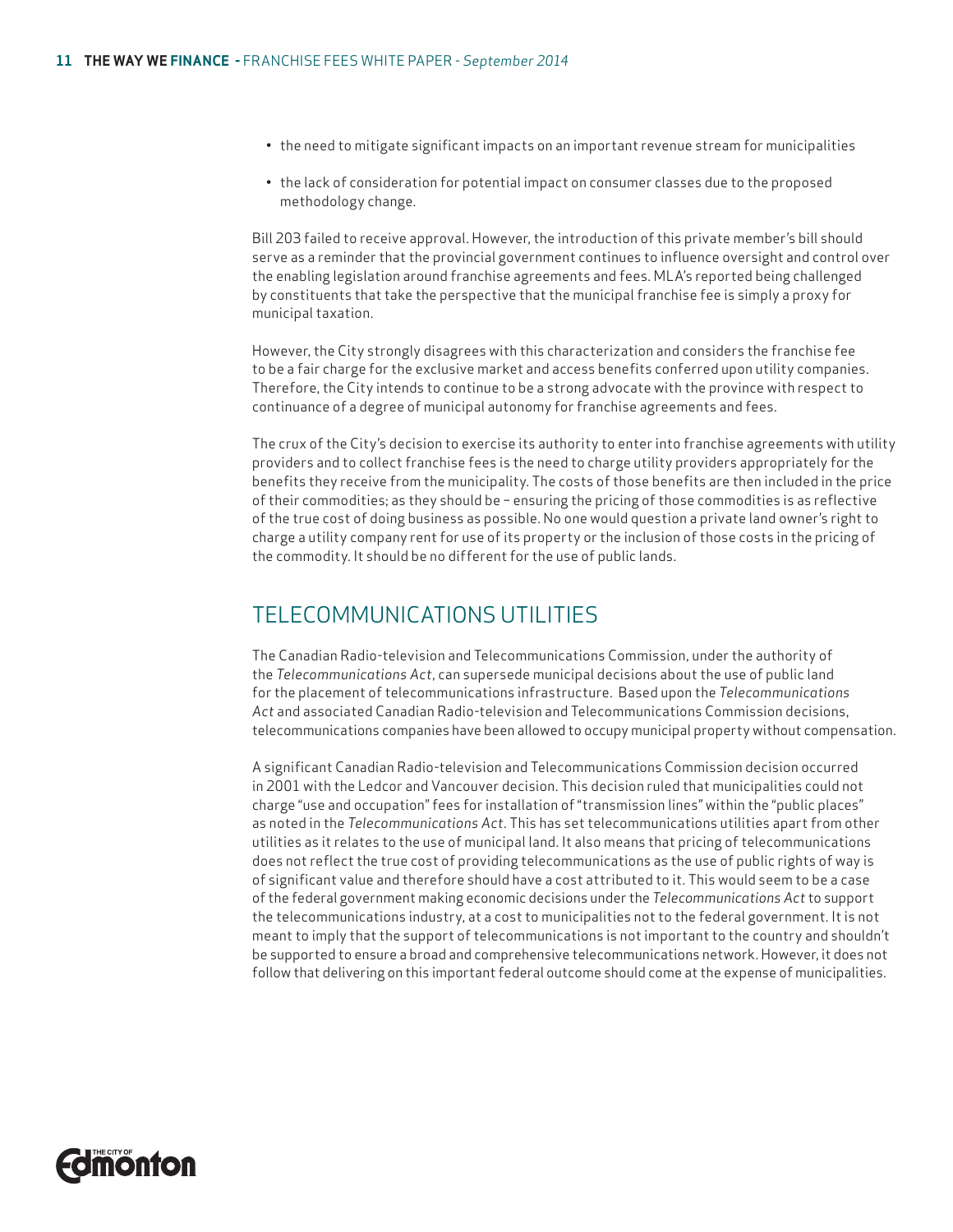# **CONCLUSION**

Municipalities facilitate the provision of utility services to the public by allowing access to municipally owned lands for utility infrastructure and by ensuring the delivery of utility services through exclusive franchise agreements with utility providers. Franchise fee agreements are common in the public utility sector, particularly with respect to the delivery of electricity, natural gas and water services and are not a new undertaking. The City of Edmonton has had a franchise agreement associated with natural gas since 1915.

Charges for public land and the conditions for the use of that land are documented in the franchise agreements and set out the franchise fees to be charged. The franchise fees and the basis for calculating them do differ for municipalities across Alberta. In the City of Edmonton, determining the revenue to be derived from franchise fees is accomplished in a very transparent manner though the annual budget process.

Charging utility providers appropriately for the benefits they receive from the municipality allows for the value of those benefits to be included in the price of the utilities – no different than including the cost of acquiring or renting private land in the price of the utilities. It allows for the revenue generated by the franchise fees to be on a basis that relates to the benefits the customers receive. This alignment would be missing if the revenue currently generated through franchise fees were simply replaced with property taxes.

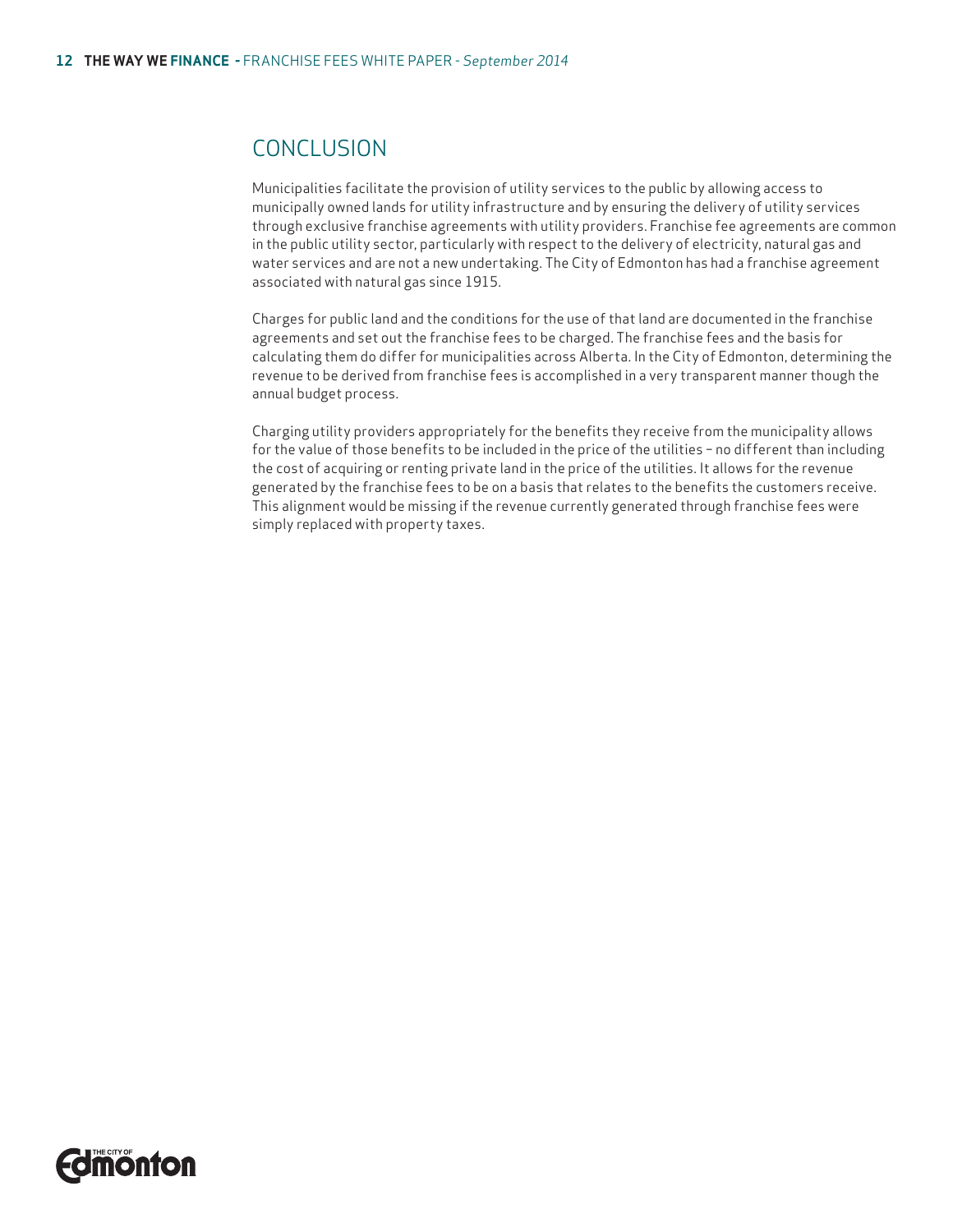#### **ATCO GAS AND PIPELINES FRANCHISE FEE**

*Purpose:* To collect a fee from ATCO as compensation for its use and occupation of the City's rightsof-way and for ATCO having an "exclusive right" to distribute gas within the City. The fee provides diversified revenues, reduced reliance on property taxes and compensation for planning and development constraints, risks, and utilities exclusive rights.

#### **10 YEAR HISTORY AND 3 YEAR PROJECTION FOR GAS FRANCHISE FEES**

*(millions of \$)*



*Figure 3*

| Year  | Franchise<br>Revenue<br>(M's) | Rate<br>(%) | Delivery<br>Revenue<br>(M's) | Franchise Revenue as<br>% of Tax-Supported<br>Operations Revenue Budget |
|-------|-------------------------------|-------------|------------------------------|-------------------------------------------------------------------------|
| 2004  | \$23.9                        | 32.0        | \$93.8                       | 4.5%                                                                    |
| 2005  | \$27.4                        | 32.0        | \$101.6                      | 4.8%                                                                    |
| 2006  | \$29.0                        | 32.0        | \$107.2                      | 4.6%                                                                    |
| 2007  | \$29.9                        | 32.0        | \$110.4                      | 4.4%                                                                    |
| 2008  | \$34.5                        | 32.0        | \$124.5                      | 4.3%                                                                    |
| 2009  | \$42.9                        | 32.0        | \$150.9                      | 5.7%                                                                    |
| 2010* | \$47.8                        | 28.5        | \$167.4                      | 5.7%                                                                    |
| 2011  | \$51.8                        | 32.9        | \$159.0                      | 6.3%                                                                    |
| 2012  | \$50.5                        | 32.9        | \$153.4                      | 5.8%                                                                    |
| 2013  | \$57.0                        | 32.9        | \$173.3                      | 6.6%                                                                    |
| 2014  | \$56.5                        | 32.9        | TBD                          | 6.4%                                                                    |
| 2015  | \$59.0                        | TBD         | TBD                          | TBD                                                                     |
| 2016  | \$60.3                        | TBD         | TBD                          | TBD                                                                     |

*\* Reduction to rate as municipal taxes paid independent of franchise fee beginning 2010.*

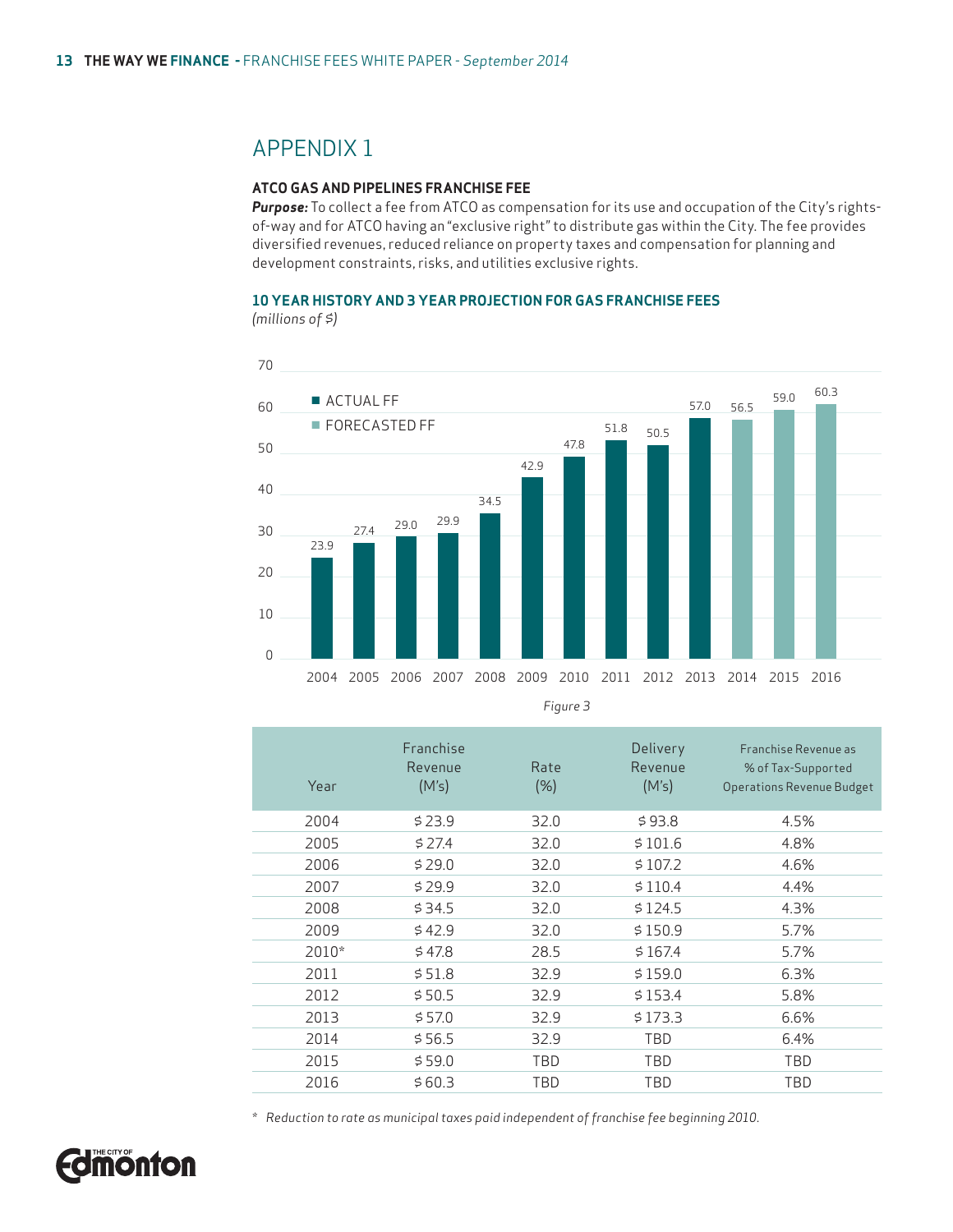The original franchise agreement became effective November 16, 1915. The latest amendment was signed and passed on July 21, 2010, Bylaw 15372.

The agreement includes clauses pertaining to; franchise fees, core services, taxes, termination, right of first refusal to purchase, construction and maintenance, cost of relocation, system expansion, indemnification, hazardous substances, and dispute settlement.

ATCO is to be notified of any changes to the franchise fee rate by November 15th for the subsequent year.

#### **LEGISLATION**

Sections 45 and 61 of the MGA provide the City the right to charge a fee for the use and occupation of City lands and to grant an exclusive right to use City lands for public utility purposes.

#### **CALCULATION OF FRANCHISE FEE**

DELIVERY REVENUE <sup>X</sup> FRANCHISE FEE RATE (%) = FRANCHISE FEE REVENUE

#### **RATES**

Changes to the current rate of 32.9% require Council approval.

Per the agreement, the franchise fee percentage shall not at any time exceed thirty five (35.0%) percent, unless there has been prior Alberta Utilities Commission approval.

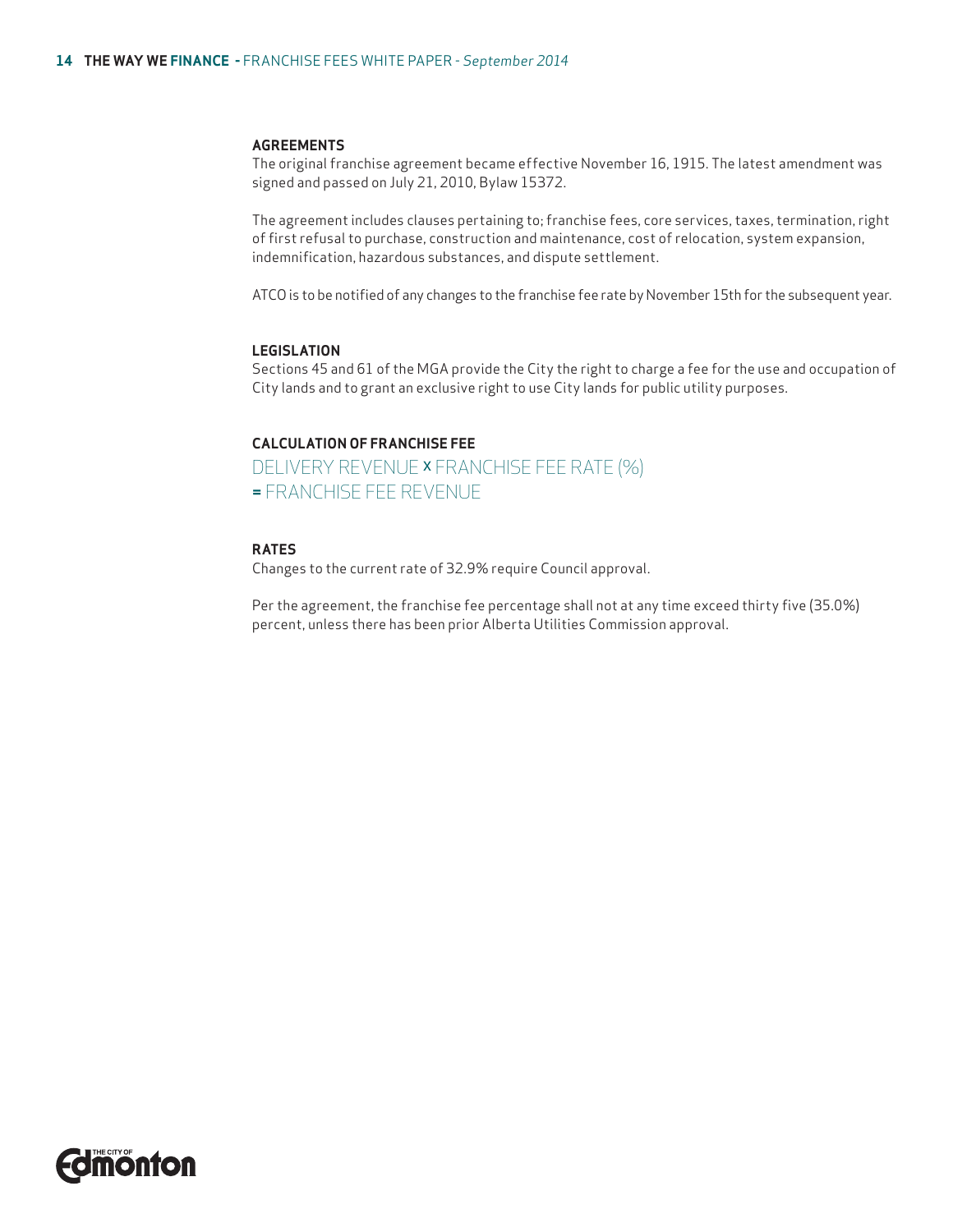#### **EPCOR ELECTRIC POWER DISTRIBUTION FRANCHISE FEE**

*Purpose:* To collect a fee from EPCOR as compensation for its use and occupation of the City's rightsof-way and for EPCOR's having an "exclusive right" to distribute electricity within the City. The fee provides predictable and diversified revenues, reduced reliance on property taxes and compensation for planning and development constraints, risks, and utilities exclusive rights.

#### **10 YEAR HISTORY AND A 3 YEAR PROJECTION FOR ELECTRIC POWER DISTRIBUTION FRANCHISE FEES** *(millions of \$)*



*Figure 2*

| Year | Franchise<br>Revenue<br>(M's) | Rates<br>$(5$ per kWh)* | Estimated<br>kWh(M's) | <b>Franchise Revenue as</b><br>% of Tax-Supported<br><b>Operations Revenue Budget</b> |
|------|-------------------------------|-------------------------|-----------------------|---------------------------------------------------------------------------------------|
| 2004 | \$26.4                        | 0.0039                  | 6,697                 | 5.0%                                                                                  |
| 2005 | \$27.5                        | 0.0040                  | 6,849                 | 4.8%                                                                                  |
| 2006 | \$28.4                        | 0.0041                  | 6,908                 | 4.5%                                                                                  |
| 2007 | \$29.9                        | 0.0043                  | 7,034                 | 4.4%                                                                                  |
| 2008 | \$32.0                        | 0.0044                  | 7,299                 | 4.0%                                                                                  |
| 2009 | \$38.8                        | 0.0053                  | 7,322                 | 5.1%                                                                                  |
| 2010 | \$40.9                        | 0.0057                  | 7,225                 | 4.9%                                                                                  |
| 2011 | \$48.1                        | 0.0066                  | 7,305                 | 5.8%                                                                                  |
| 2012 | \$50.9                        | 0.0066                  | 7,696                 | 5.9%                                                                                  |
| 2013 | \$53.1                        | 0.0071                  | 7,702                 | 6.2%                                                                                  |
| 2014 | \$54.9                        | 0.0072                  | 7,765                 | 6.2%                                                                                  |
| 2015 | \$56.6                        | TBD                     | TBD                   | TBD                                                                                   |
| 2016 | \$58.3                        | TBD                     | TBD                   | TBD                                                                                   |
|      |                               |                         |                       |                                                                                       |



*\* Revenue/Consumption (kWh)*

*\*\* 2013 and 2014 rates reflect adjustments to also collect shortfalls from the prior year revenue.*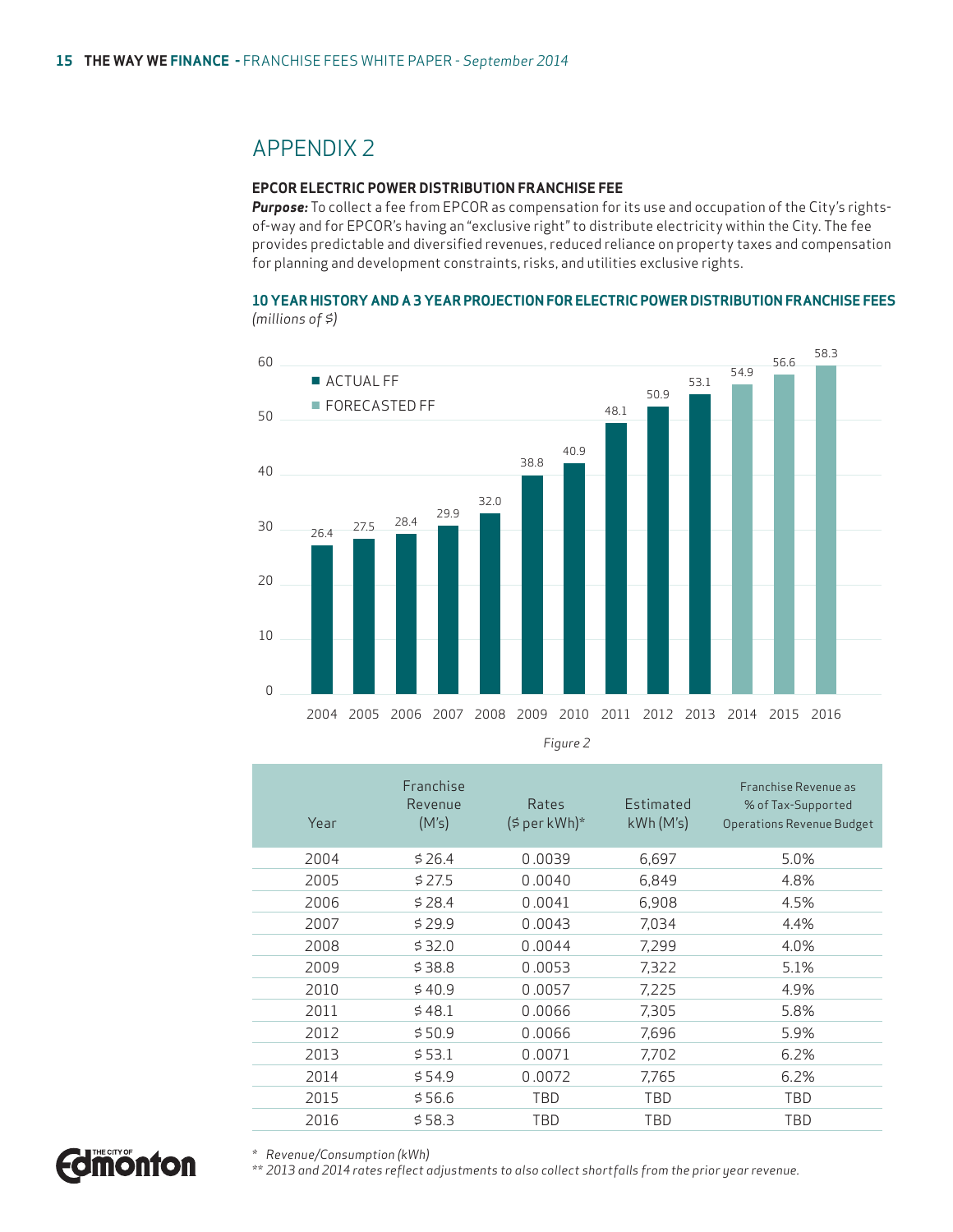The original franchise agreement, Bylaw 13655 became effective January 1, 1996 and was amended on January 1, 2004. The agreement includes clauses pertaining to; grant of access; work on city lands, maintenance and repair; hazardous substances, indemnification, termination, renewal and arbitration. EPCOR is to be notified of the franchise fee rate by October 1st for the subsequent year.

#### **LEGISLATION**

Sections 45 and 61 of the MGA provide the City the right to charge a fee for the use and occupation of City lands and to grant an exclusive right to use City lands for public utility purposes.

#### **CALCULATION OF FRANCHISE FEE1**

## PRIOR YEAR REVENUE <sup>X</sup> INFLATION FACTOR <sup>X</sup> GROWTH FACTOR = BUDGETED FRANCHISE FEE

Note: Inflation is defined by the year over year change in the August Statistics Canada Consumer Price Inflation Index for Edmonton. The growth factor is 1.5%. However, City Council may adjust this calculation at their discretion.

*1. Per Schedule A of the contract.*

#### **RATES**

Any differences between the actual collection of franchise fee and the budget is due from/owing to EPCOR through the adjustment of the subsequent year rate.

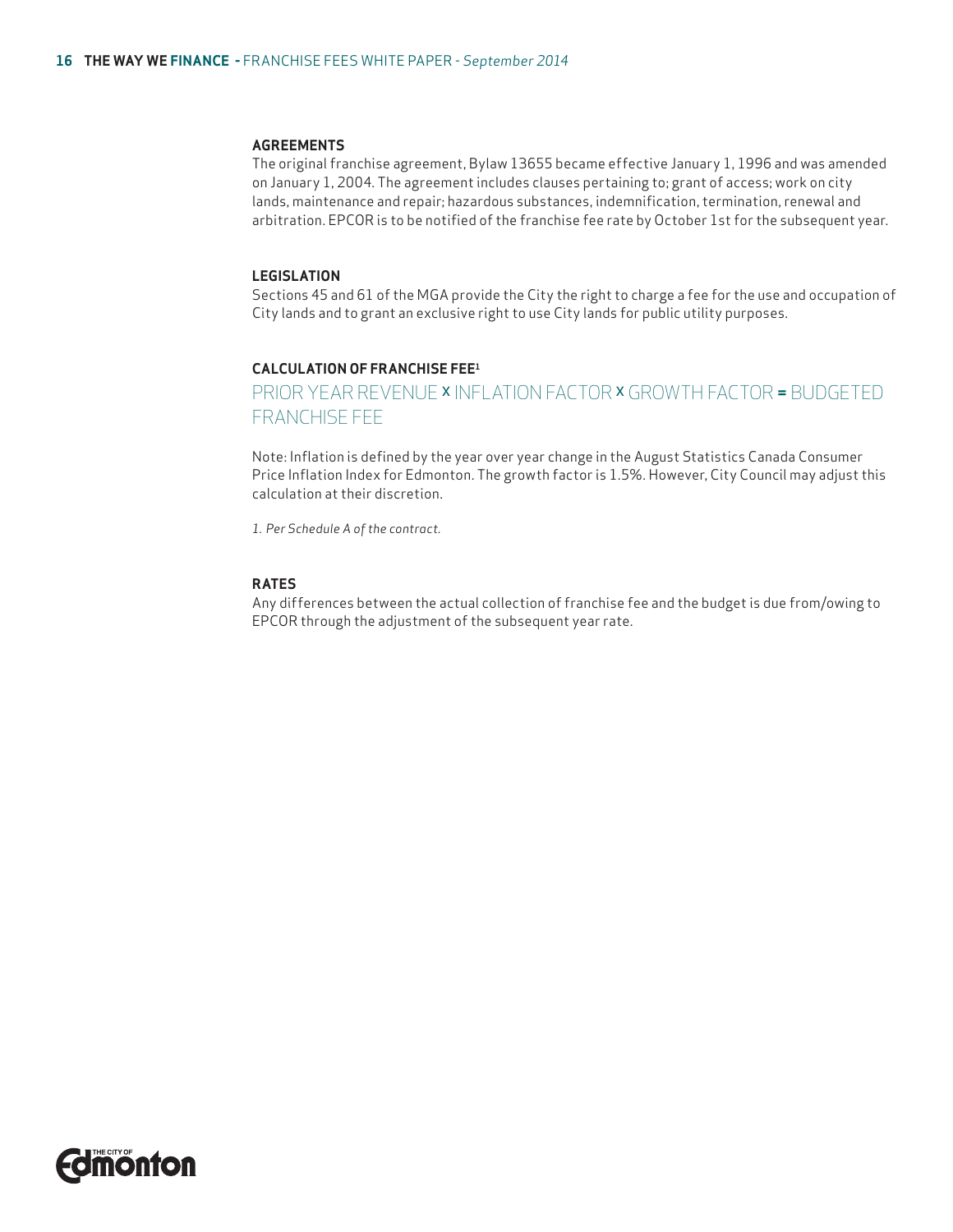#### **EPCOR WATER SERVICES INC. (EWSI) FRANCHISE FEE**

*Purpose:* To collect a fee from EWSI as compensation for the exclusive right and license to use the City Lands to construct, install, maintain, operate, repair, replace, extend and remove the equipment for the purpose of providing Water Services within the Municipality. The fee provides diversified revenues, reduced reliance on property taxes and compensation for planning and development constraints, risks, and utilities exclusive rights.

**10 YEAR HISTORY AND 3 YEAR PROJECTION FOR WATER FRANCHISE FEES**

*(millions of \$)*



*Figure 4*

| Year | Franchise<br>Revenue<br>(M's) | Rate<br>(%) | Eligible<br>Revenue<br>(M's) | Franchise Revenue as<br>% of Tax-Supported<br><b>Operations Revenue Budget</b> |
|------|-------------------------------|-------------|------------------------------|--------------------------------------------------------------------------------|
| 2004 | \$7.0                         | 7.6         | \$91.6                       | 1.3%                                                                           |
| 2005 | 57.2                          | 7.6         | \$94.6                       | 1.3%                                                                           |
| 2006 | \$7.6                         | 7.6         | \$100.1                      | 1.2%                                                                           |
| 2007 | \$8.8                         | 7.6         | \$115.2                      | 1.3%                                                                           |
| 2008 | \$9.6                         | 7.6         | \$126.7                      | 1.2%                                                                           |
| 2009 | \$10.4                        | 7.6         | \$136.7                      | 1.4%                                                                           |
| 2010 | \$10.0                        | 8.0         | \$124.8                      | 1.2%                                                                           |
| 2011 | \$10.8                        | 8.0         | \$135.2                      | 1.3%                                                                           |
| 2012 | \$11.6                        | 8.0         | \$145.0                      | 1.3%                                                                           |
| 2013 | \$12.4                        | 8.0         | \$155.0                      | 1.4%                                                                           |
| 2014 | \$12.9                        | 8.0         | TBD                          | 1.5%                                                                           |
| 2015 | \$13.4                        | TBD         | TBD                          | TBD                                                                            |
| 2016 | \$13.7                        | TBD         | TBD                          | TBD                                                                            |
|      |                               |             |                              |                                                                                |

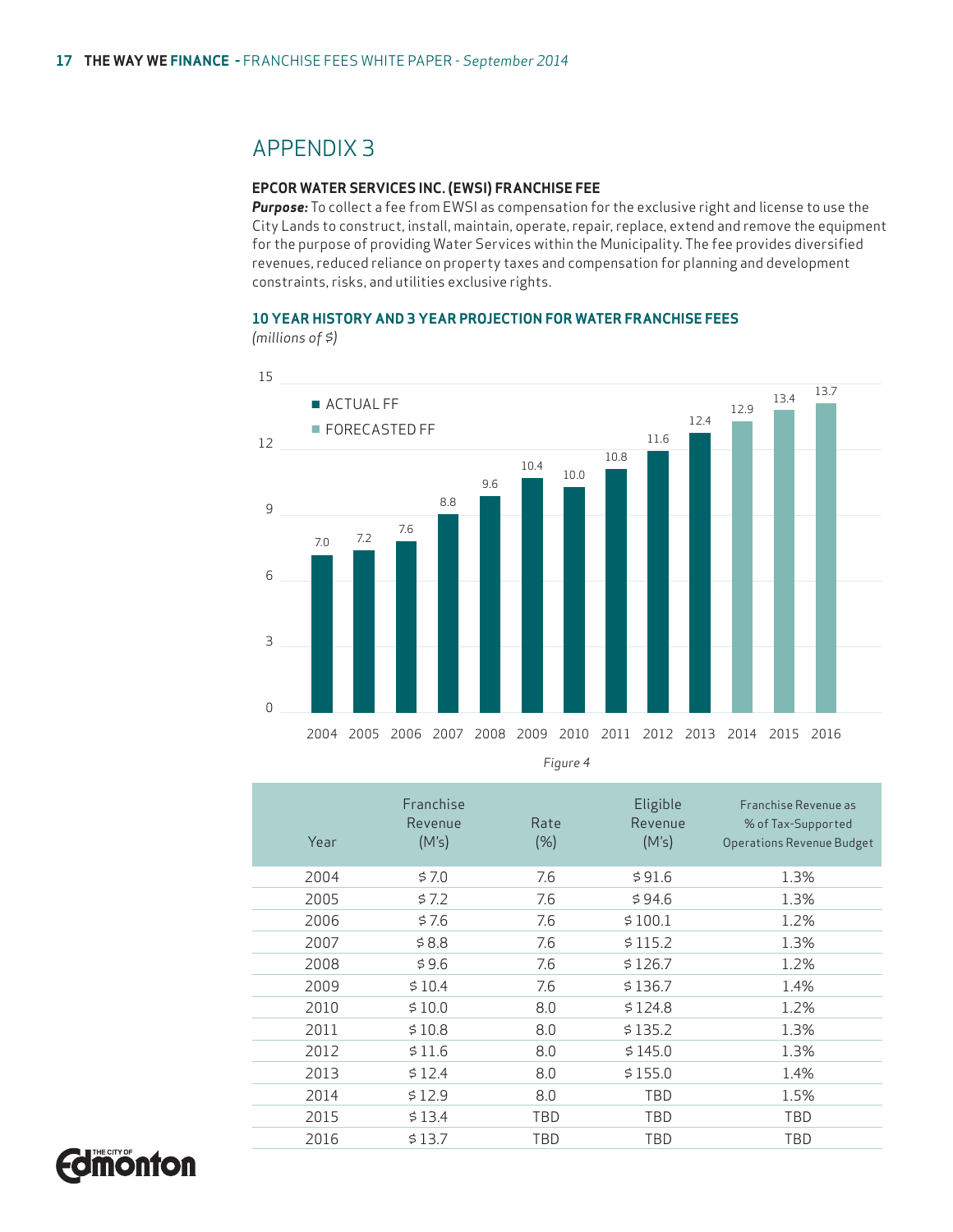The original franchise agreement became effective January 1, 1999. The latest amending agreement is effective April 1, 2010, which adjusted the franchise fee rate to 8% and made adjustments to the relocation provision. On October 26, 2011, EPCOR Water Services and Wastewater Treatment was consolidated under the 2012-2017 performance based rates Bylaw 15816, effective April 1, 2012.

The agreement includes clauses pertaining to; access, water supply covenants, term, work on city lands, maintenance and repair, relocation, indemnification, hazardous substances, termination, five year review, and arbitration.

#### **LEGISLATION**

Sections 45 and 61 of the MGA provide the City the right to charge a fee for the use and occupation of City lands and to grant an exclusive right to use City lands for public utility purposes.

#### **CALCULATION OF FRANCHISE FEE**

 ELIGIBLE REVENUE (\$) MULTIPLIED BY: FRANCHISE FEE RATE (8.0%) SUBTOTAL (\$)

LESS: MUNICIPAL TAX (EXCLUDING SCHOOL PORTION) (\$)

### EQUALS: FRANCHISE FEE REVENUE (\$)

#### **RATES**

Current rate is 8.0%. Any changes to the rate must be approved by Utility Committee and City Council.

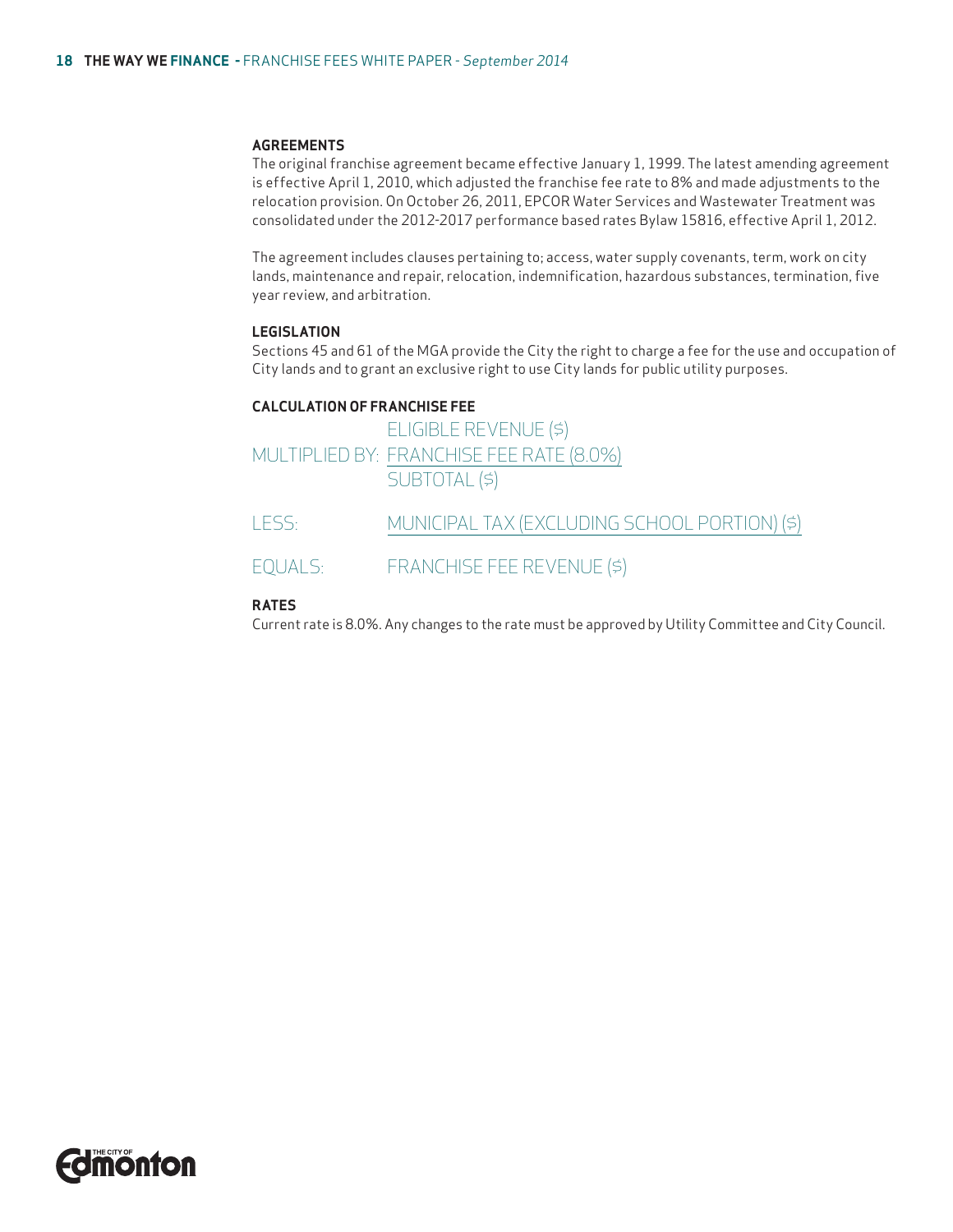#### **EPCOR WASTEWATER FRANCHISE FEE**

*Purpose:* To collect a fee from EPCOR as compensation for the "exclusive right" to treat wastewater in the municipality. The fee provides diversified revenues, reduced reliance on property taxes and compensation for planning and development constraints, risks, and utilities exclusive rights.

## **10 YEAR HISTORY AND 3 YEAR PROJECTION FOR WASTEWATER FRANCHISE FEES**

*(millions of \$)*



| Year | Franchise<br>Revenue<br>(M's) | Rate<br>(%) | Eligible<br>Revenue<br>(M's) | Franchise Revenue as<br>% of Tax-Supported<br><b>Operations Revenue Budget</b> |
|------|-------------------------------|-------------|------------------------------|--------------------------------------------------------------------------------|
| 2009 | \$3.2                         | 8.0         | \$40.3                       | 0.4%                                                                           |
| 2010 | 54.0                          | 8.0         | \$50.0                       | 0.5%                                                                           |
| 2011 | 54.1                          | 8.0         | \$51.3                       | 0.5%                                                                           |
| 2012 | \$4.3                         | 8.0         | \$55.0                       | 0.5%                                                                           |
| 2013 | \$4.8                         | 8.0         | \$60.0                       | 0.6%                                                                           |
| 2014 | 5.5.2                         | 8.0         | <b>TBD</b>                   | 0.6%                                                                           |
| 2015 | \$6.3                         | TBD         | TBD                          | <b>TBD</b>                                                                     |
| 2016 | \$6.8                         | TBD         | TBD                          | <b>TBD</b>                                                                     |

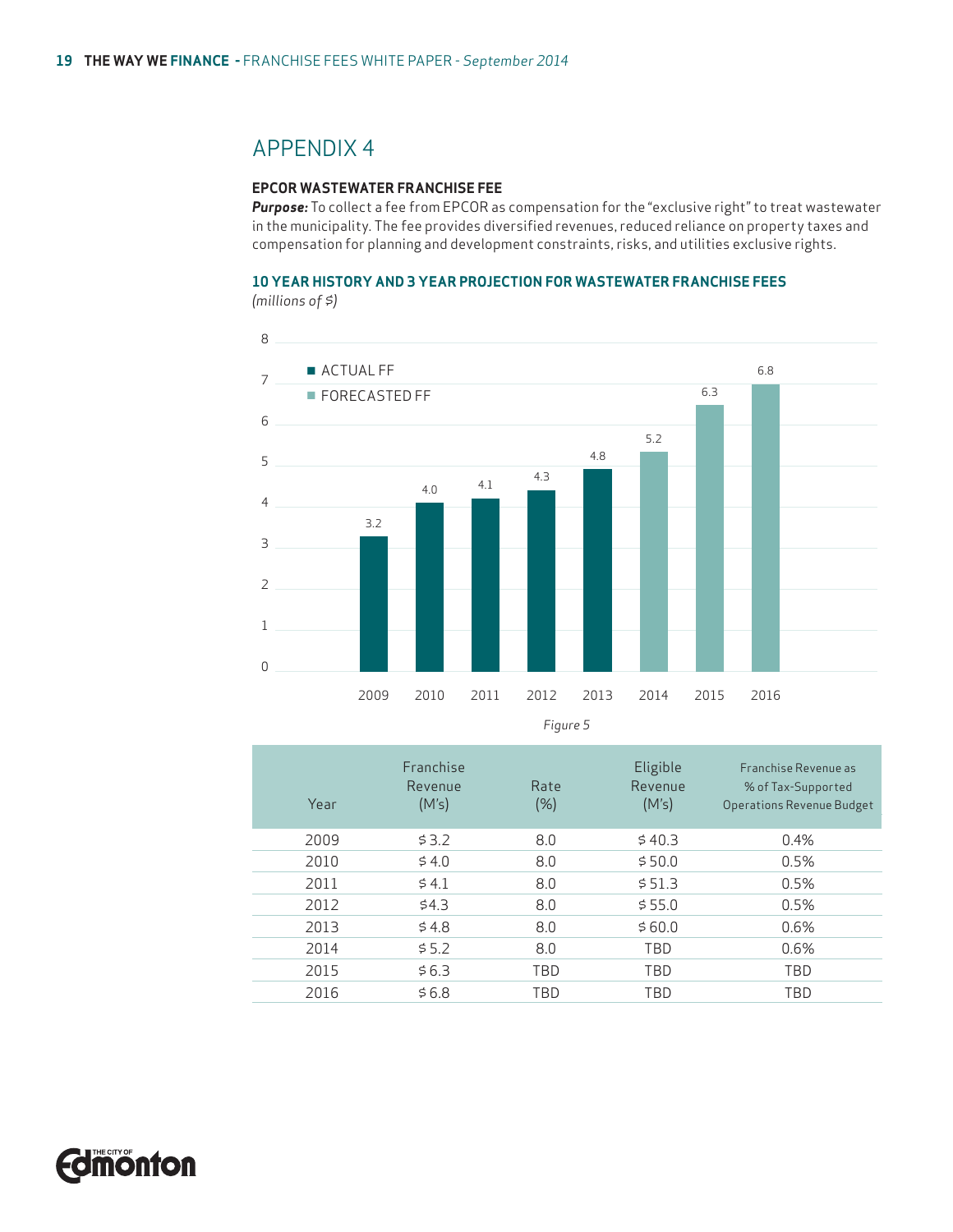On March 31, 2009 the City transferred the Gold Bar Wastewater Treatment Plant assets and liabilities to EPCOR. Prior to the transfer, the Gold Bar Wastewater Treatment Plant was part of the Drainage Services Utility. On October 26, 2011, EPCOR Water Services and Wastewater Treatment was consolidated under the 2012-2017 performance based rates Bylaw 15816, effective April 1, 2012.

Franchise fees are covered within the Gold Bar Master Agreement dated March 31, 2009.

#### **LEGISLATION**

Sections 45 and 61 of the MGA provide the City the right to charge a fee for the use and occupation of City lands and to grant an exclusive right to use City lands for public utility purposes.

#### **CALCULATION OF FRANCHISE FEE**

| ELIGIBLE REVENUE (\$)                    |
|------------------------------------------|
| MULTIPLIED BY: FRANCHISE FEE RATE (8.0%) |
| SUBTOTAL (\$)                            |

LESS: MUNICIPAL TAX (EXCLUDING SCHOOL PORTION) (\$)

EQUALS: FRANCHISE FEE REVENUE (\$)

#### **RATES**

Current rate is 8.0%. Any changes to the rate must be approved by Utility Committee and City Council.

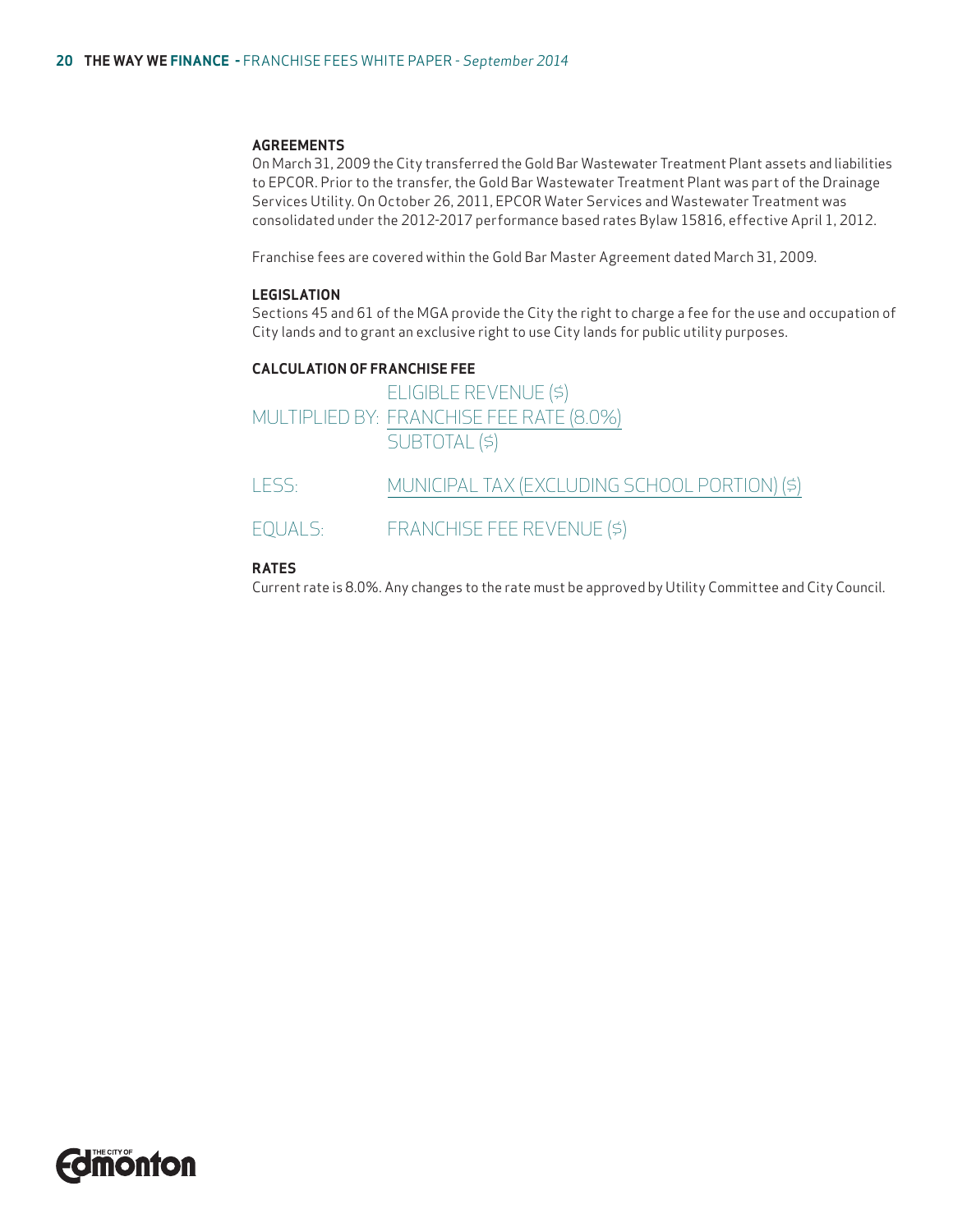#### **DRAINAGE SERVICES LOCAL ACCESS FEE**

*Purpose:* An amount that would otherwise be equivalent to property taxes, and compensation for the exclusive rights afforded each utility for as long as such property is deemed by the relevant legislation of the Province of Alberta to be non-assessable and non-taxable for property taxes.

#### **10 YEAR HISTORY AND 3 YEAR PROJECTION FOR DRAINAGE SERVICES LOCAL ACCESS FEES** *(millions of \$)*



*Figure 6*

| Year  | Local<br>Access Fee<br>(M's) | Rate<br>(% ) | Qualifying<br>Revenue<br>(M's) | Local Access Fee as<br>% of Tax-Supported<br><b>Operations Revenue Budget</b> |
|-------|------------------------------|--------------|--------------------------------|-------------------------------------------------------------------------------|
| 2004  | \$7.2                        | 8.0          | \$89.6                         | 1.4%                                                                          |
| 2005  | 57.1                         | 8.0          | \$88.8                         | 1.3%                                                                          |
| 2006  | 57.4                         | 8.0          | \$92.1                         | 1.2%                                                                          |
| 2007  | \$7.9                        | 8.0          | \$98.2                         | 1.2%                                                                          |
| 2008  | \$8.2                        | 8.0          | \$102.7                        | 1.0%                                                                          |
| 2009* | \$5.8                        | 8.0          | \$72.8                         | 0.8%                                                                          |
| 2010  | \$5.1                        | 8.0          | \$64.0                         | 0.6%                                                                          |
| 2011  | \$5.3                        | 8.0          | \$66.3                         | 0.6%                                                                          |
| 2012  | \$6.7                        | 8.0          | \$85.6                         | 0.8%                                                                          |
| 2013  | \$7.8                        | 8.0          | \$97.5                         | 0.9%                                                                          |
| 2014  | \$8.4                        | 8.0          | TBD                            | 1.0%                                                                          |
| 2015  | \$8.9                        | TBD          | <b>TBD</b>                     | TBD                                                                           |
| 2016  | \$9.6                        | TBD          | TBD                            | TBD                                                                           |



*\* On March 31, 2009 the Gold Bar Facility was transferred to EPCOR Water Services Inc.*